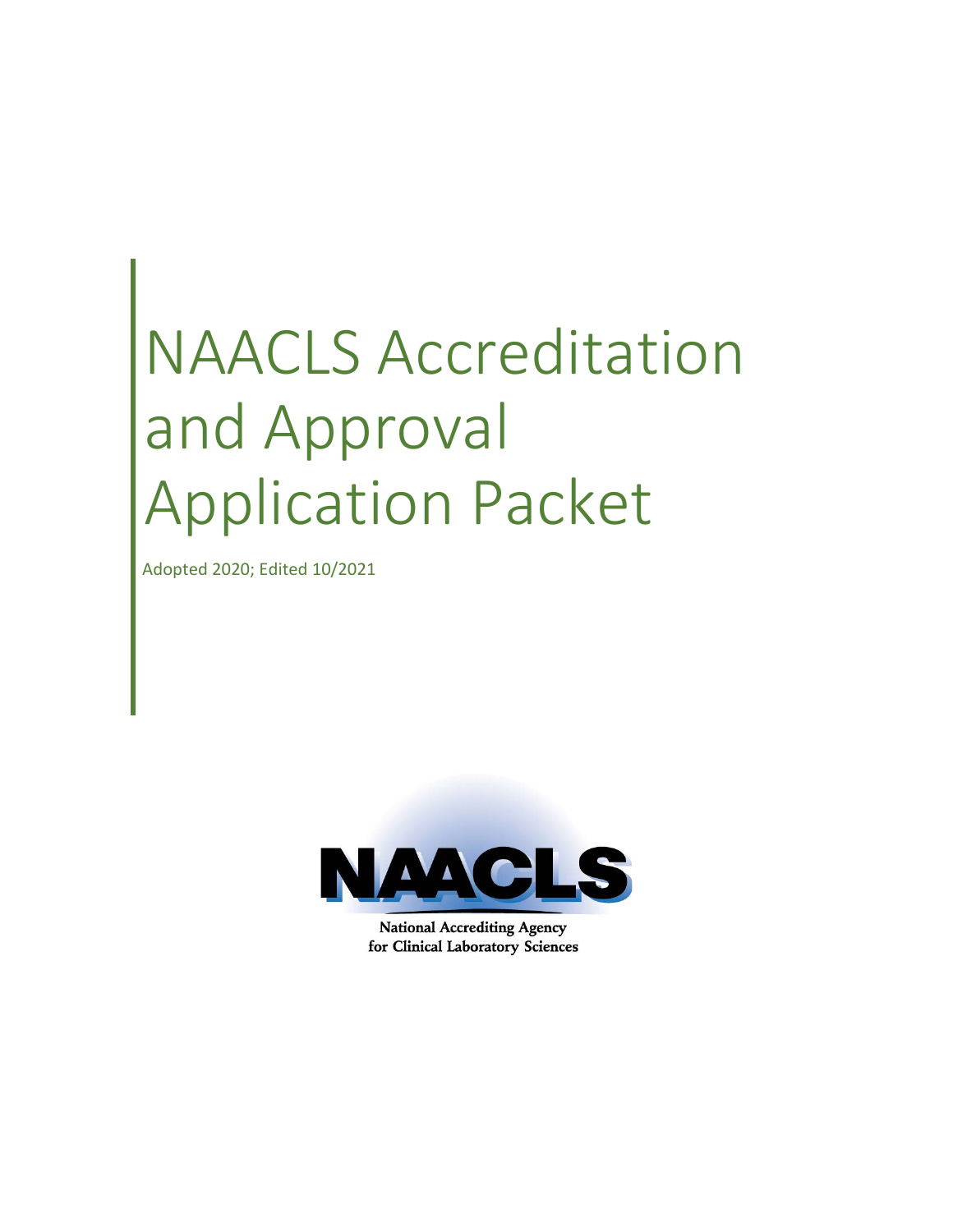### **The Initial Accreditation/Approval Process**

#### **The Overall Accreditation Process**

#### **Development of Program/Initial Processes**



Programs seeking Initial Accreditation/Approval n must first comply with several requirements including a letter of intent, a completed initial application, payment of an initial application fee, and approval of a preliminary report.

*All documents should be submitted in a single application packet.* 

#### **The Self-Study Process**

The first step in the evaluation of a program is the program's own self-evaluation. This is accomplished by the Program Director with the cooperation of the program faculty and administration. NAACLS has made the forms that the reviewers will use available for download on the NAACLS web site [\(www.naacls.org\)](http://www.naacls.org/) as an aide for program officials to evaluate their program. While the program's self-evaluation certainly should review the NAACLS Standards, other documents, such as the programmatic and institutional mission statements, supply additional information for the functions of the program. The eventual result of this self-evaluation is the Self-Study, which is a document that demonstrates the program compliance with the Standards. Recommendations for assembling the Self-Study are found in the Standards Compliance Guide.

The Self-Study reviewer is charged with the review of the Self-Study, ensuring that it adequately demonstrates the program's compliance with the Standards. The reviewer is evaluating the Self-Study, rather than the program, thus assuring that good practice processes are documented. In addition, the reviewer is the earliest outside source to review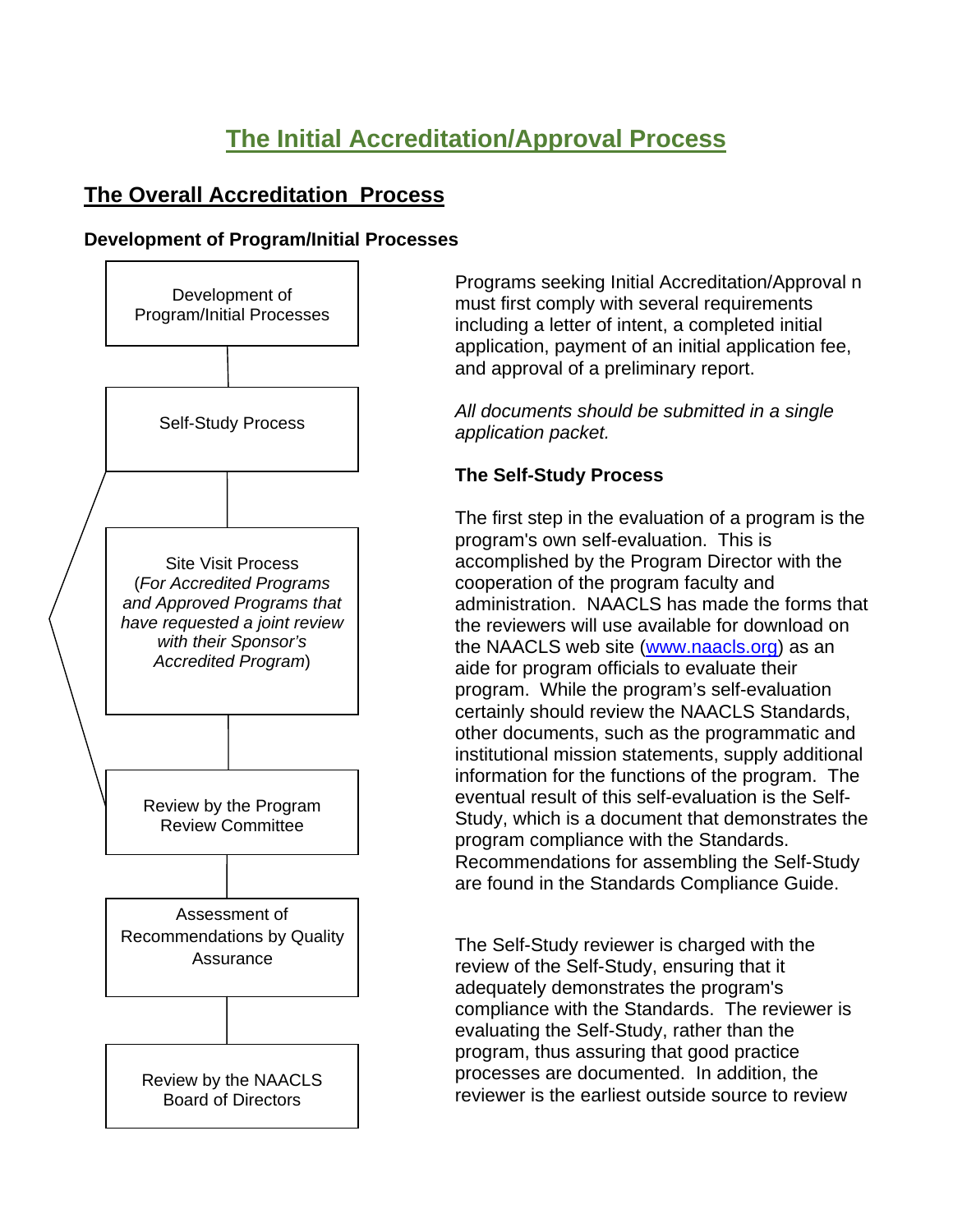the adequacy of compliance. The program receives the Self-Study Review and is directed to develop a Response to the Self-Study Review. The Response attempts to clarify issues identified in the Self-Study Review, and perhaps to develop new policies and procedures to address the concerns noted.

#### **The Site Visit Process**

Site visits are fact-finding journeys. The objective of a site visit is to verify and supplement information presented in the Self-Study and the Response to the Self-Study Review. The Site Visit Report is the product of the Site Visit, and is a summary of information that the program has provided for the site visitors, keyed to the NAACLS Standards. The program receives the Site Visit Report and is directed to develop a Site Visit Report Response. The Response attempts to clarify issues identified in the Site Visit, and perhaps to develop new policies and procedures to address the concerns noted.

#### **Review by a Program Review Committee**

Based on the review of Self-Study Review, the Program's Response to the Self-Study Review, the Site Visit Report, and the Program's Response to the Site Visit Report, the appropriate Program Review Committee makes determinations as to the compliance, partial compliance or non-compliance of a program with the Standards, and recommends accreditation and approval actions to the NAACLS Board of Directors.

#### **Quality Assurance Assessment**

The Quality Assurance Committee reviews all accreditation or approval recommendations before the sponsoring institution is notified of the Program Review Committee recommendations and before the recommendations are sent to the Board of Directors for final approval of accreditation and approval awards

#### **The Review by the NAACLS Board of Directors**

Based on the recommendations of the Program Review Committee, and with review of consistent application of the Standards to insure that decisions are not arbitrary, capricious, or inconsistent, the Board of Directors makes the final determination to award, withhold, or withdraw Accreditation/Approval.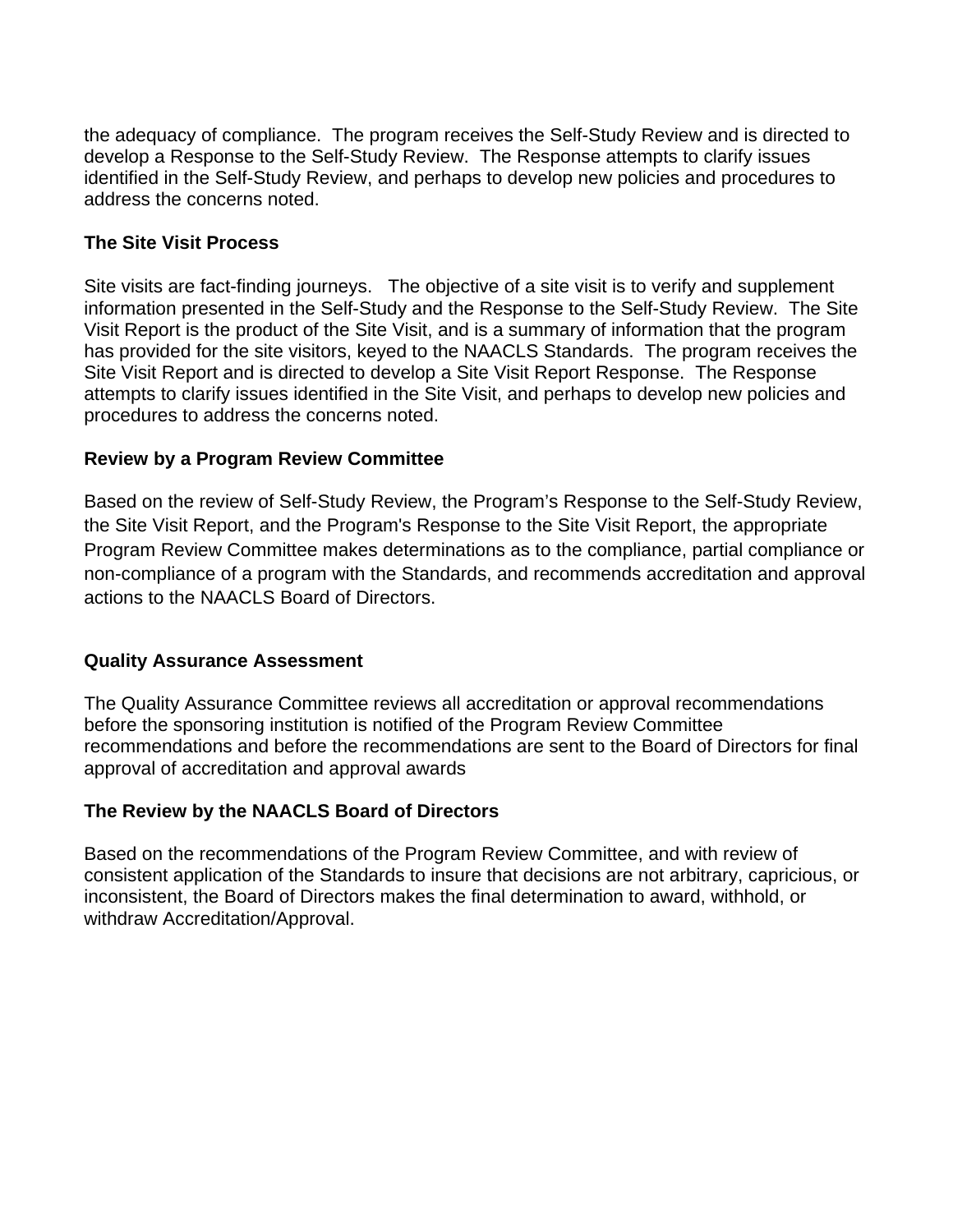#### **The Initial Accreditation/Approval Process Chart**

| <b>STEP</b>                                                                                           | <b>ACTION</b>                                                                                                                                                                                                                                                | <b>RESPONSIBLE</b><br><b>PARTY</b>                                                             | <b>TIME FRAME FOR</b><br><b>THE PROGRAM</b>                                                     |
|-------------------------------------------------------------------------------------------------------|--------------------------------------------------------------------------------------------------------------------------------------------------------------------------------------------------------------------------------------------------------------|------------------------------------------------------------------------------------------------|-------------------------------------------------------------------------------------------------|
| 1. Download the Initial<br><b>Accreditation/Approval</b><br><b>Packet</b>                             | Access the Initial<br>Accreditation/Approval<br>Packet on the<br><b>NAACLS Website.</b>                                                                                                                                                                      | <b>CEO/President or</b><br>other high ranking<br>administrator of<br>Sponsoring<br>Institution | Starting point                                                                                  |
| 2. Provide all materials<br>required by the Initial<br><b>Accreditation/Approval</b><br><b>Packet</b> | Sponsoring Institution<br>submits:<br>Interest Letter, signed<br>by President or Dean.<br>Initial Application<br>Form (included in<br>packet)<br><b>Initial Application Fee</b><br>(see website)<br><b>Preliminary Report</b><br>(Requirements in<br>packet) | Proposed Program<br>Director/Department<br>Chair                                               | As soon as the<br>program has<br>completed all listed<br>steps.                                 |
| 3. Initial<br><b>Accreditation\Approval</b><br>Packet Approved *                                      | Program encouraged<br>to proceed with the<br>Self-Study process                                                                                                                                                                                              | <b>NAACLS</b>                                                                                  | <b>NAACLS</b><br>Reviewers receive<br>up to 2 months to<br>review all<br>submitted<br>materials |

*\*A Program will not be considered for accreditation/approval unless the Initial Accreditation/Approval Packet has been accepted, stating that NAACLS is reasonably assured that the program will meet the standards. If the program enrolls students too early in the initial application process and NAACLS does not approve the program's Initial Accreditation/Approval Packet, the program may risk having students graduate from their program before the program is accredited/approved.*

| 7. Self Study submitted | Submit Self Study to | Program Director | Prior to graduation |
|-------------------------|----------------------|------------------|---------------------|
| to NAACLS               | NAACLS.              |                  | of first class      |
|                         |                      |                  |                     |
|                         |                      |                  |                     |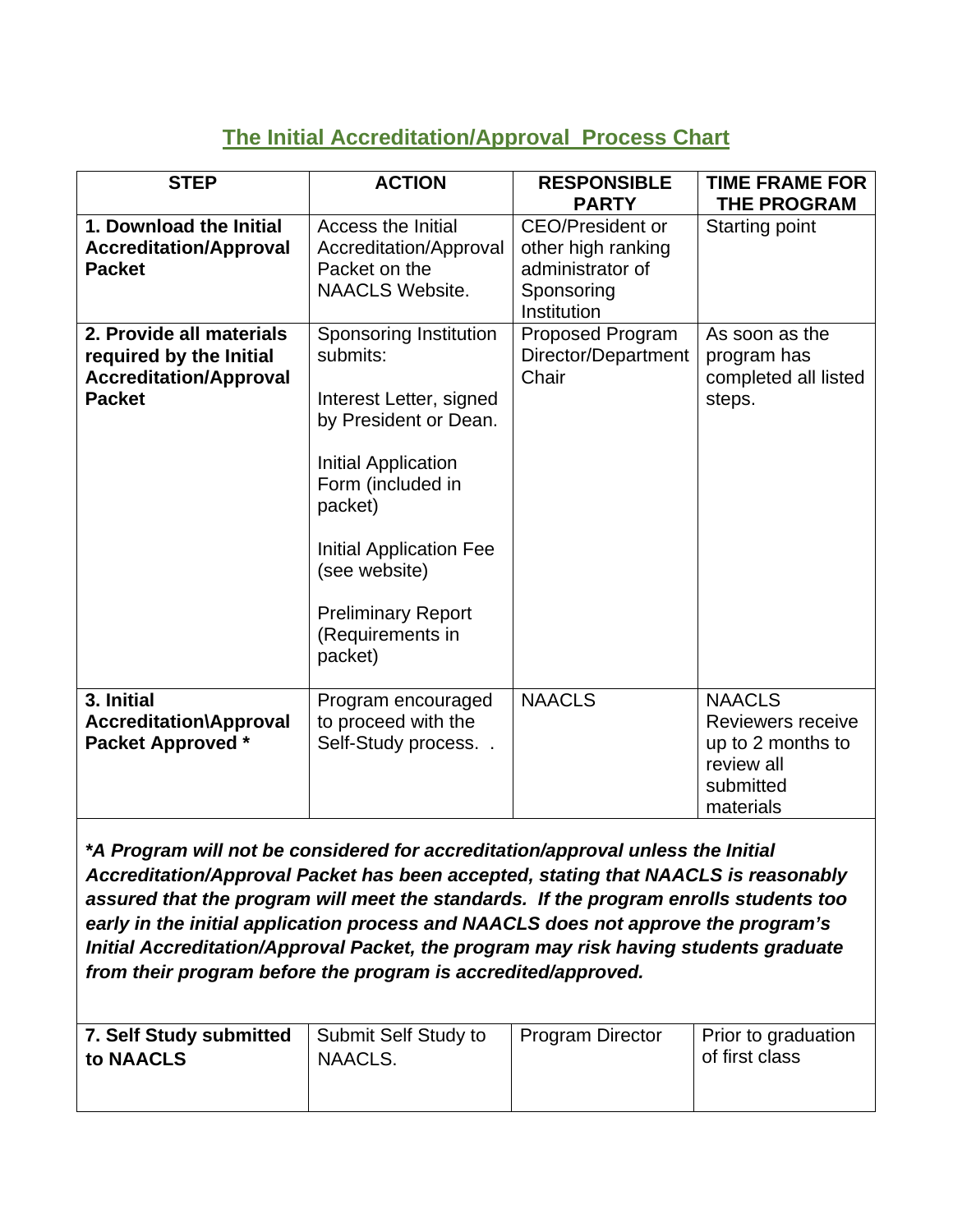| 8. Program receives<br>"Serious Applicant<br>Status"                                     | Once the Self-Study,<br>Initial Application,<br>payment of the Initial<br>Application fee are<br>received, NAACLS<br>grants "Serious<br><b>Applicant Status"</b> | <b>NAACLS</b>                                                   | Immediately after<br>receipt of Self<br>Study, Initial<br>Application, and<br>payment of the<br>Initial Application<br>fee |
|------------------------------------------------------------------------------------------|------------------------------------------------------------------------------------------------------------------------------------------------------------------|-----------------------------------------------------------------|----------------------------------------------------------------------------------------------------------------------------|
| 9. Self Study Review                                                                     | Self-Study is<br>evaluated.                                                                                                                                      | <b>NAACLS</b>                                                   | Self-Study<br><b>Review</b><br>forwarded to<br>program typically<br>within 2-3 months                                      |
| 10. Response to Self-<br><b>Study Review</b>                                             | Response to Self-<br><b>Study Review is</b><br>submitted with<br>supporting<br>documentation                                                                     | Program Director                                                | Within 1 month of<br>receipt of Self-<br><b>Study Review</b>                                                               |
| Steps 11 & 12 below to be completed by Programs seeking initial accreditation or initial |                                                                                                                                                                  | approval through joint review with sponsor's accredited program |                                                                                                                            |
| 11. Site Visit                                                                           | <b>Site Visit Team</b><br>submits a written<br>report following the<br>site visit                                                                                | <b>NAACLS</b>                                                   | <b>Site Visit Report</b><br>forwarded to<br>program within<br>1.5 months<br>following the site<br>visit                    |
| 12. Response to Site<br><b>Visit Report</b>                                              | <b>Response to Site</b><br>Visit Report is<br>submitted with<br>supporting<br>documentation                                                                      | <b>Program Director</b>                                         | Within 1 month of<br>receipt of Site<br><b>Visit Report</b>                                                                |

*All documentation is reviewed by NAACLS. Program Review Committee recommendations are reviewed by the QA Committee and sent to the NAACLS Board of Directors to determine accreditation/approval awards.*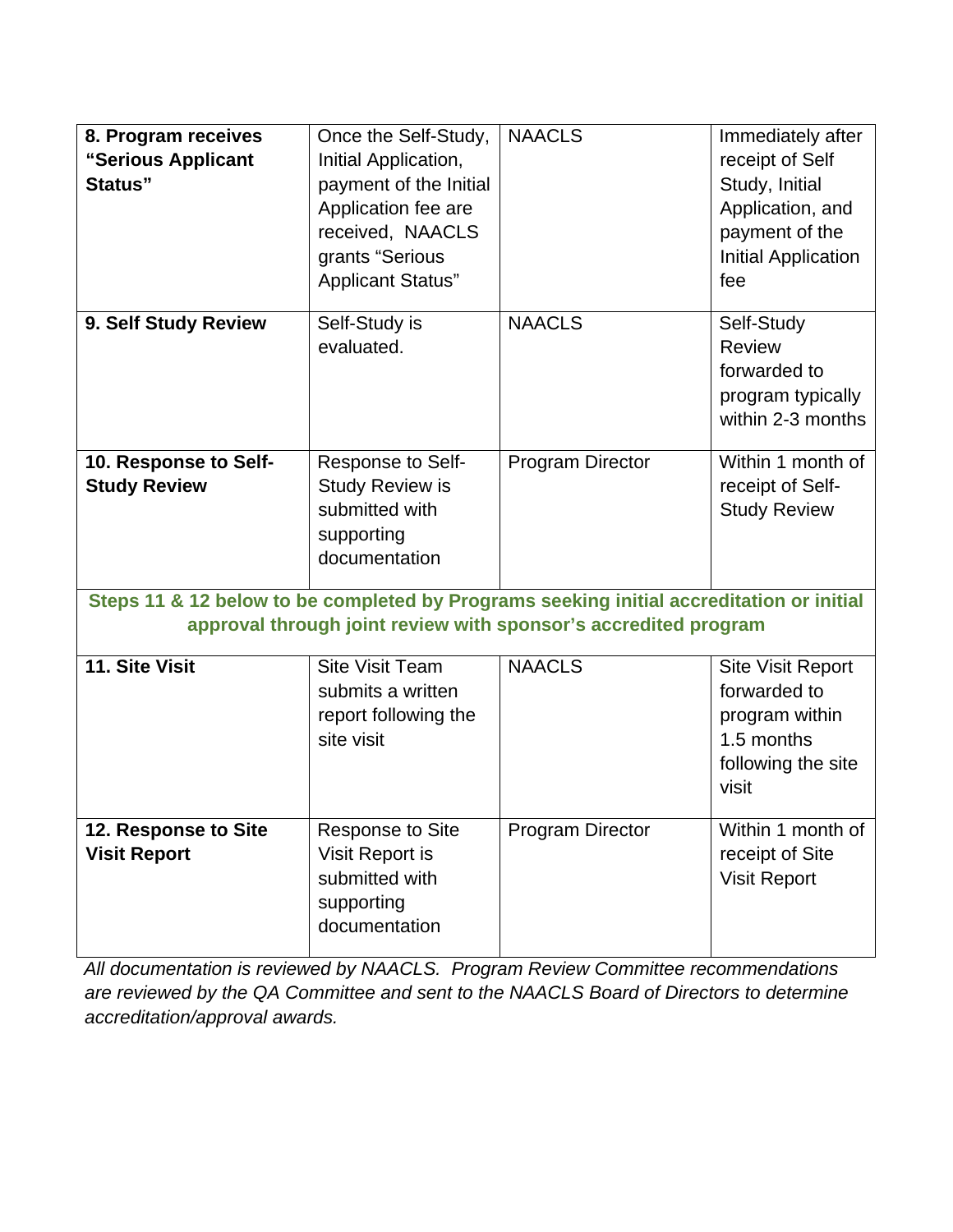#### **Initial Accreditation/Approval Packet**

Institutional administrators submitting the Initial Accreditation /Approval Packet must include the following:

1. A letter of interest signed by the sponsoring institution's chief executive officer, declaring the program's intent to start an accredited\approved program.

- 2. The Application for Initial Accreditation/Approval to NAACLS.
- 3. Proof the Initial Application Fee has been paid.
- 4. Required Items for the Preliminary Report.

### **Preliminary Report Requirements**

The Preliminary Report is a general overview of the program and although not a full Self-Study Report it does form part of the foundation for the Initial Accreditation/Approval Self-Study Report. As such, the Preliminary Report must provide adequate evidence that the program will be able to meet the NAACLS Standards for Accreditation or Approval to be accepted as satisfactory. The program director must submit an electronic copy of the Preliminary Report to NAACLS. It should include:

The Preliminary Report is a general overview of the program and although not a full Self-Study Report it does form part of the foundation for the Initial Accreditation/Approval Self-Study Report. As such, the Preliminary Report must provide adequate evidence that the program will be able to meet the NAACLS Standards for Accreditation or Approval to be accepted as satisfactory. The program director must submit an electronic copy of the Preliminary Report to NAACLS. It should include:

#### **Standard I. Sponsorship**

- Sponsoring Institution: Provide documents of current accreditation by a regional or national agency for the sponsoring institution.
- Affiliations: Provide letters of intent (or good faith) or signed affiliation agreements from proposed clinical sites, as well as evidence that enough sites are available to accommodate projected numbers of students.

#### **Standard II. Assessment and Continuous Quality Improvement**

• Program Evaluation: Summarize a documented plan for continuous and systematic assessment of program effectiveness with a plan for program modification and improvement.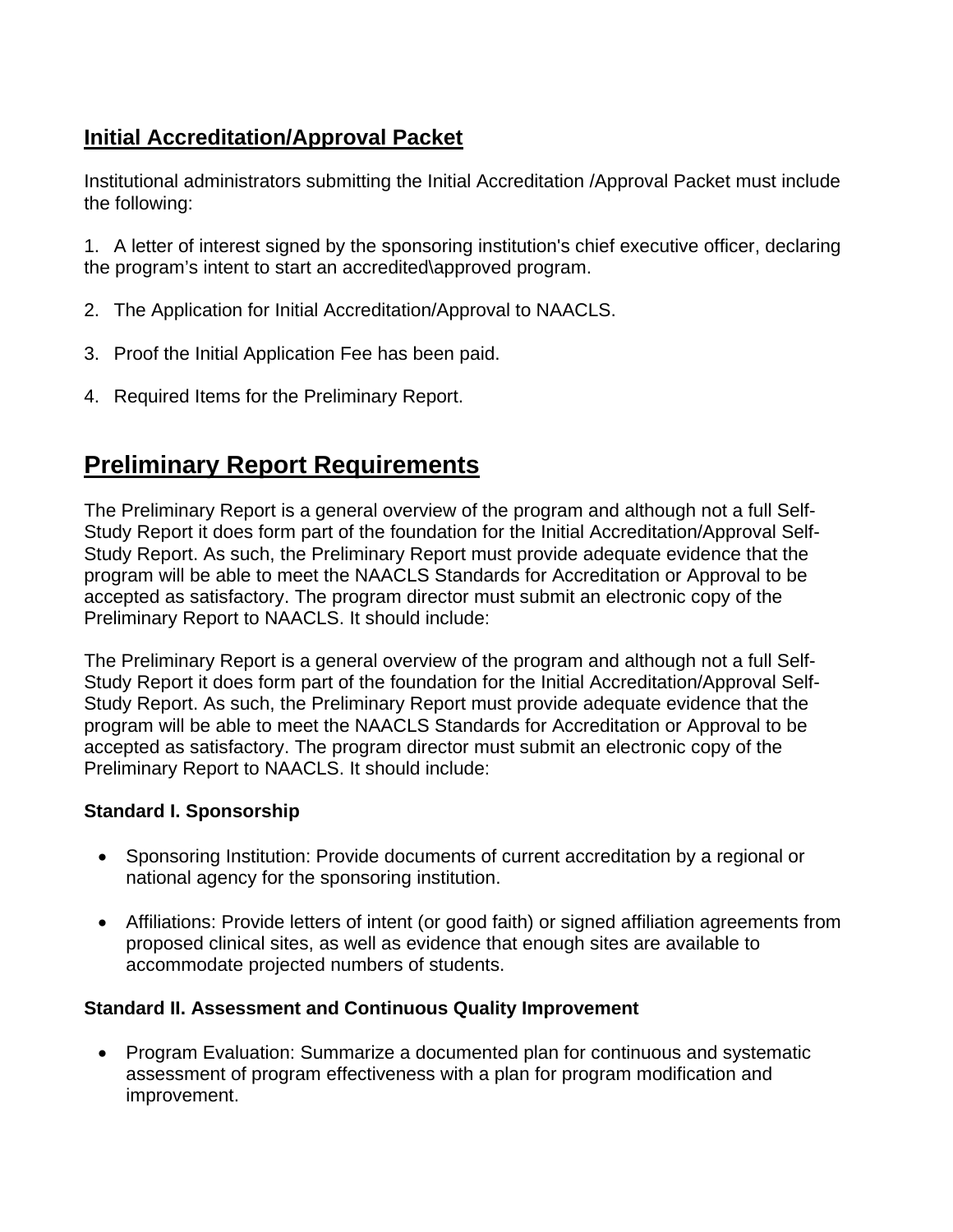#### **Standard III. Resources**

- Physical Resources: Describe facilities, equipment, and supplies sufficient to achieve program goals.
- Budget Information: Provide a budget sufficient to achieve program goals or a letter of financial support.

#### **Standard IV. Students**

• Program Mission, Goals and Outcomes: Provide program goals that will align, correlate, and support NAACLS entry levels competencies including both core and unique standards for the profession.

#### **Standard V. Operational Policies**

• Recruitment: Describe student recruitment, processing of applications, and selection of students appropriate to the size and scope of the program. Describe how admissions criteria and essential functions and student outcomes measures will be communicated to prospective students.

#### **Standard VII. Faculty**

- A completed program official approval form with all required documentation and narratives included. Or, submit proof of NAACLS Approval of the Program Director. Submit additionally required documentation for Medical Director and/or Education Coordinator, if applicable.
- Personnel Plan**:** Describe the faculty/personnel plan (additional faculty positions if appropriate) adequate to support the number of students proposed in the program and to achieve the program goals. Provide a list of faculty and the courses they will be teaching if possible.
- Advisory Committee: Describe the membership of Advisory Committee which provides input into the program/curriculum to maintain current relevancy and effectiveness.

#### **Standard VIII. Curriculum**

- Program and Course Descriptions: Provide a description of the proposed length of program and program tracks and rationale for course sequencing. In addition to the above description, provide a program of study that contains all required program courses in recommended sequence, course syllabi, course descriptions and measurable student learning outcomes for all program specific courses.
- For one course, provide an example of a lecture and associated evaluation tools that align with identified program outcomes and will provide evidence of learning in the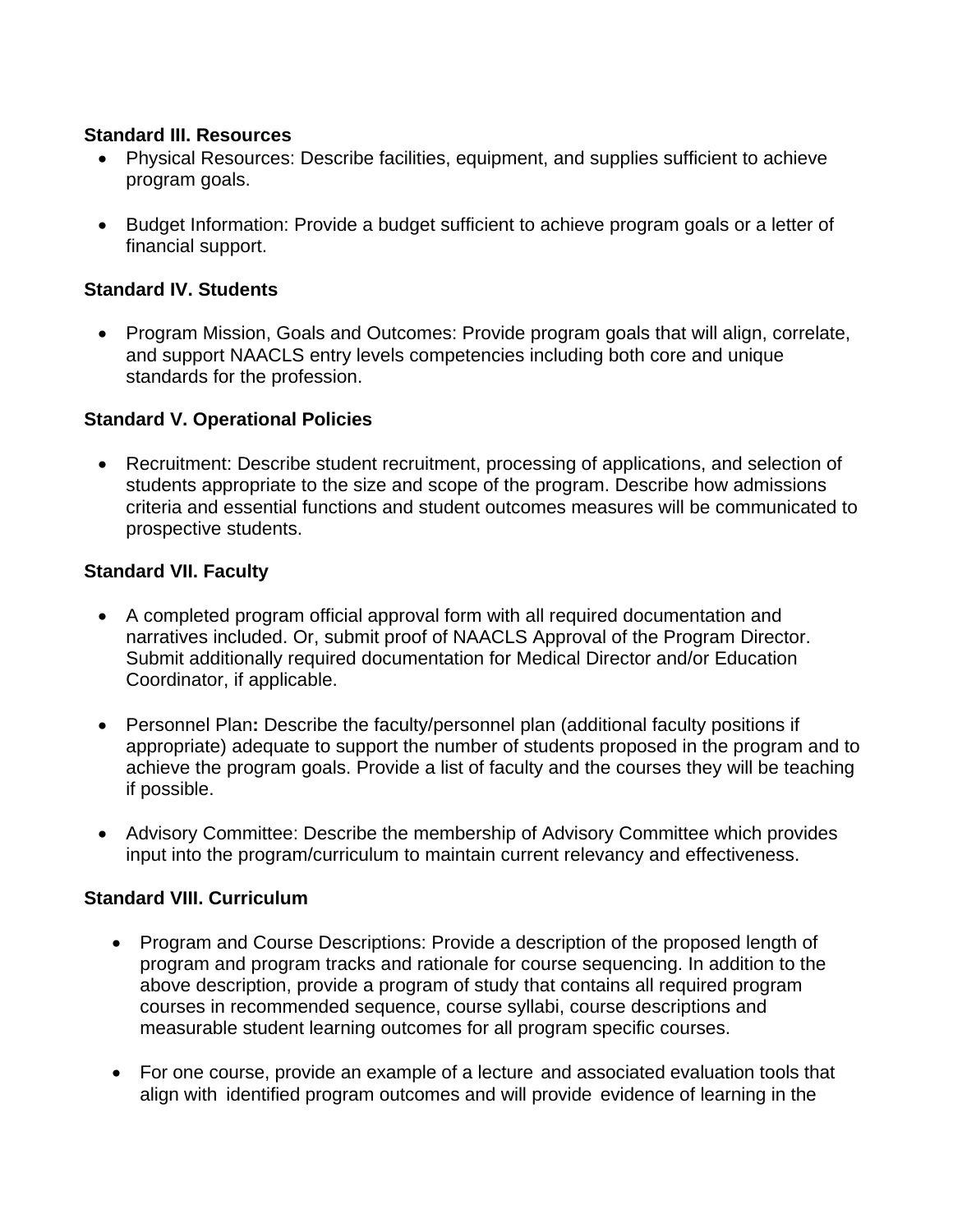cognitive, affective and psychomotor domains Program course must include all of the instructional areas delineated in Standard VIII.A specific for the level of program.

Upon review of the Initial Accreditation/Approval Application Packet, if the committee is reasonably assured that the program will meet the Standards; NAACLS notifies the program director to begin the Initial Self-Study process. Additional documentation and clarification may be requested before a program is encouraged to proceed. Programs are allowed three (3) opportunities to submit requested items to achieve a satisfactory Preliminary Report Review. If the program is unable to achieve a satisfactory review upon the third submission, the program must begin the initial accreditation/approval proves from the beginning, including submission of a new initial application and application fee.

Once the Initial Accreditation/Approval is accepted as satisfactory, NAACLS staff will assign a Self-Study Report due date (and a site visit date for programs seeking accreditation). *Ideally*, the Self-Study Report due date is prior to graduation of the first class of students. The site visit date is typically no later than three months after the class graduates and within six months of the Self-Study Report due date.

6. Submit the Self-Study Report.

See the NAACLS Website for instructions on submission of the self-study report.

7. Achieve "serious applicant" status.

NAACLS considers a program a "serious applicant" for accreditation/approval when it has achieved the following steps:

- a. Submitted an Application for Initial Accreditation/Approval.
- b. Submitted the Initial Application Fee.
- c. Received approval for the Preliminary Report.
- d. Submitted the completed Self-Study Report.

Periodically, certification agencies request information from NAACLS regarding whether or not a program is considered to be a "serious applicant." Until NAACLS has received these items, it does not report that a program is a "serious applicant." **NAACLS has no authority to determine admission to a certification examination. All questions regarding eligibility for such examinations should be directed to the following certification agency:**

ASCP Board of Certification, 800-267-2727; [info@ascp.org](mailto:info@ascp.org)

A program seeking initial accreditation/approval may remain in serious applicant status for 18 months. After that time, the program must reapply.

The program director must inform students seeking admission that the program is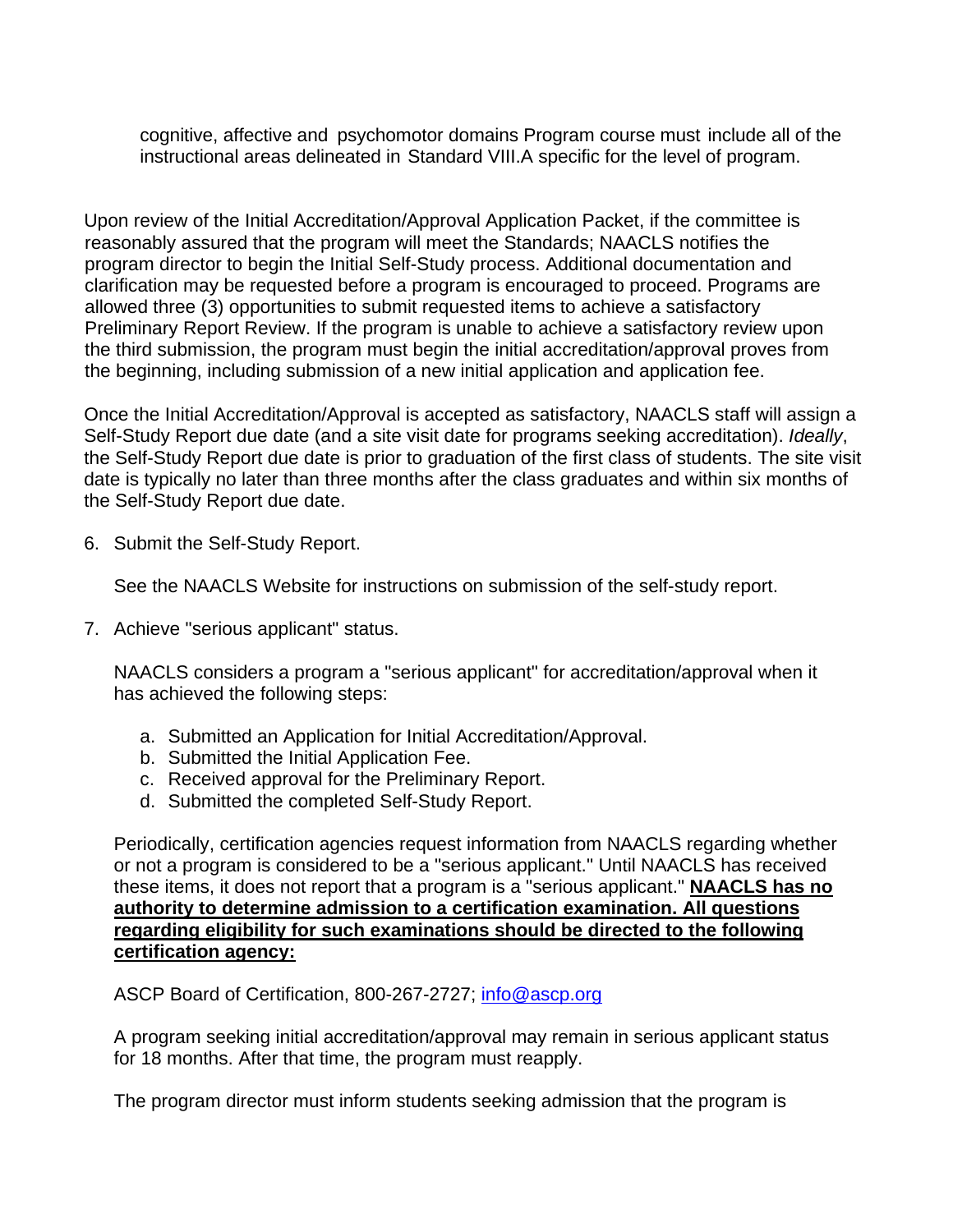applying for accreditation/approval and that their eligibility to take some certification examinations may depend on whether or not the program achieves "serious applicant" status. This information must be transmitted in writing.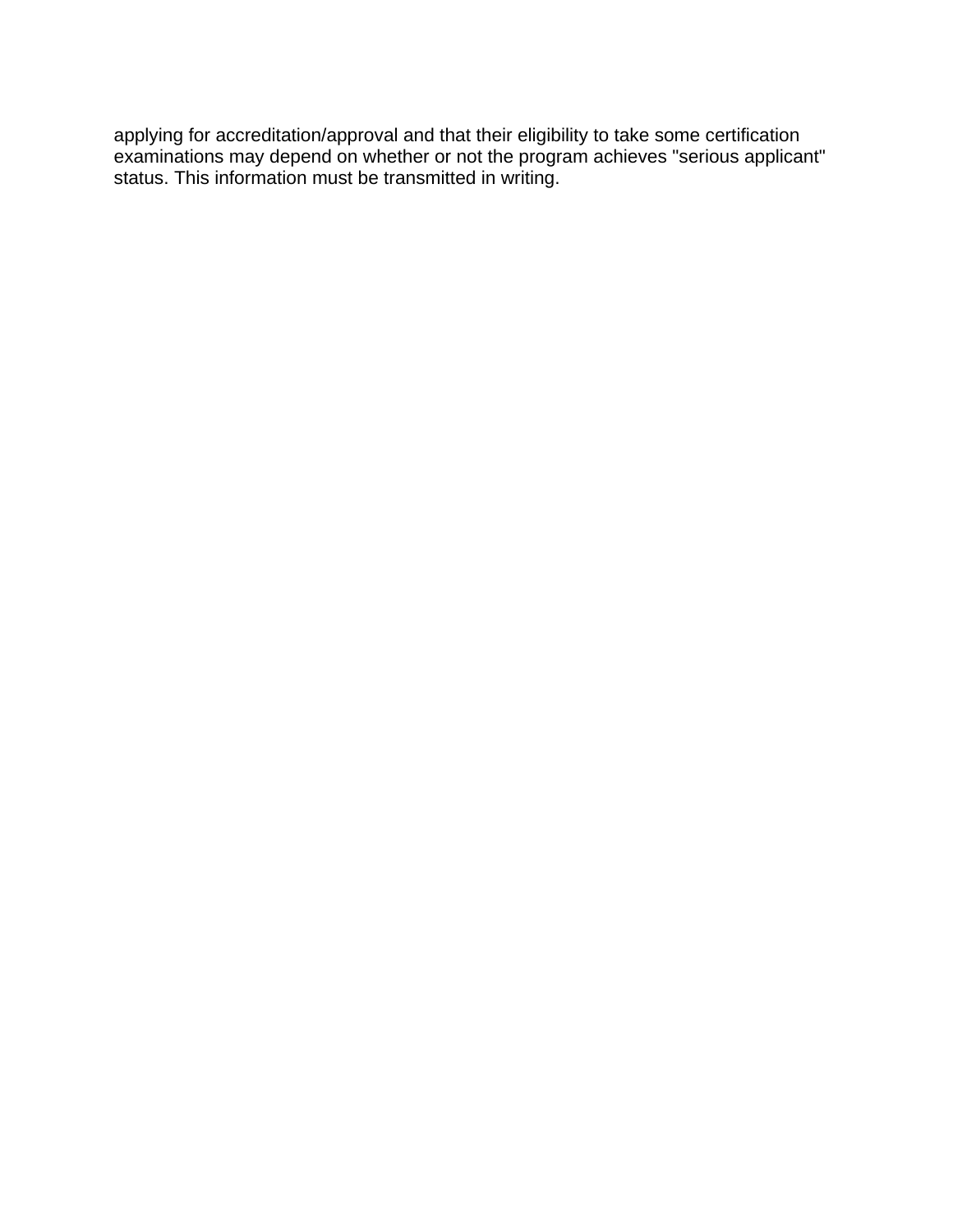# **NAACLS Initial Application Packet Template**

The Initial Application Packet is a general overview of the program that must provide adequate evidence of potential compliance with the NAACLS standards for Accreditation or Approval. This is not the same as a Self‐Study report, which would be the next step after approval of the Initial Application Packet. **Please note, NAACLS Staff will not distribute the Initial Application Packet for review until all items are included within the Initial Application Packet template.**  NAACLS recommends that the program consider the following items:

- Make sure your version of Adobe Reader is up to date. This program is free, please see link: www.adobe.com
- Download the template from the website and open it with an Adobe program (often computer operating systems use a web browser as a PDF "preview" default. This preview cannot be edited. This document can only be edited with an Adobe program.
- NAACLS Standards for Accredited and Approved Programs should be downloaded and reviewed. This can be found on the NAACLS website by visiting WWW.NAACLS.ORG. You can then click on the "Program Directors Tab" and scroll down. You will see all relevant documents listed on the right hand side.
- A program has three opportunities to have their Initial Application Packet approved. If a program does not have their report approved after the third opportunity, they must wait for a year before applying again. Programs are provided feedback after a negative review.
- Narrative answers should be clear and concise.
- Required documentation should be edited in a way to present only the essential information to NAACLS reviewers. For example, instead of a whole catalog, including only the relevant pages with relevant information highlighted.
- Please name your file attachments with the Standard it pertains to (i.e. Standard1-ABCHospitalAffiliationAgreement.pdf).

#### *Instructions on how to attach documents to this template:*

To Attach a File anywhere in this PDF:

I. For Acrobat Adobe Reader DC:

- 1. Click on "View"
- 2. Click on "Tools"
- 3. Click on "Comment"
- 4. Click on "Open" and the comment tool bar will open.

#### Add attachment

- 1. Click on paper clip.
- 2. Click on "Attach File".
- 3. Cursor will turn into a push pin. Place the push pin in the appropriate box and click.
- 4. Select document file you want to attach by double clicking on it.
- 5. Pop up window will open; select "Attachment" which has icon of push pin next to it.
- 6. Click on "OK".

II. For Acrobat Adobe XI:

1. On the upper right side, click on Comment > Annotations > Attach File (the icon looks like a paperclip with a text bubble).

2. Your cursor will turn into a "push pin", then click in the proper area where you want to place the attachment. (If you no longer wish to attach a file and just want your normal cursor back, press the "ESC" button)

3. Select the file that you want to attach, and then click SELECT.

In the File Attachment Properties dialog box, select the "Push Pin" (attachment) icon and click "OK".

Note: To delete the attachment, right‐click the attached comment icon, and choose Delete. When you save your Initial Application Packet, all of the attached files are saved along with the Initial Application Packet in a single PDF file.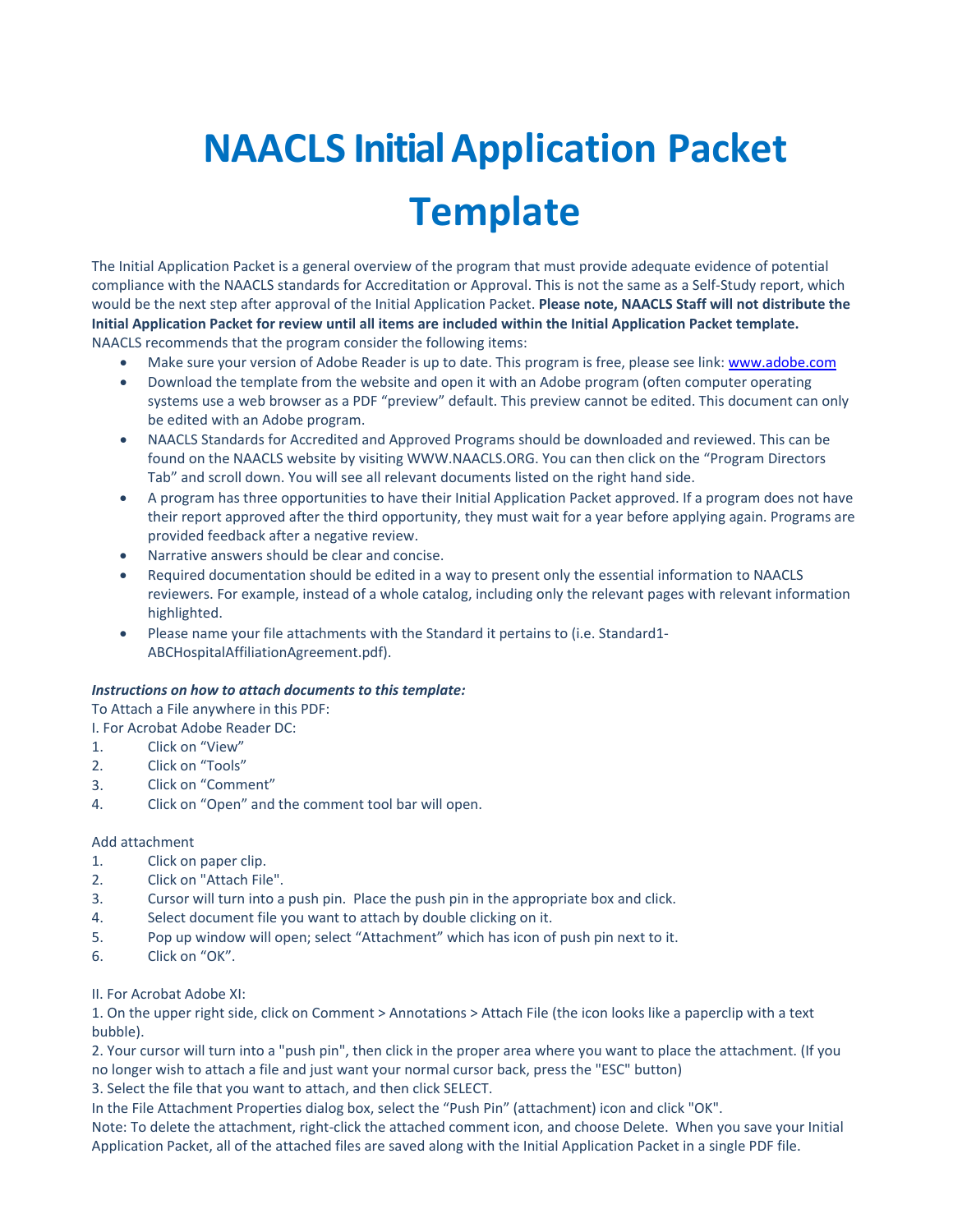## **NAACLS Initial Application Packet Administrative Items**

#### **Required Administrative Items for Application Packet:**

| <b>Documentation</b>                                                                                                                                                                              | <b>Files</b> |
|---------------------------------------------------------------------------------------------------------------------------------------------------------------------------------------------------|--------------|
| Provide a PDF of your organizations letter of<br>intent. This letter must be on your<br>organization's letterhead and signed by the<br>organizations President, CEO, or high ranking<br>official. |              |

| <b>Documentation</b>                                        | <b>Files</b> |
|-------------------------------------------------------------|--------------|
| Provide proof of the initial application fee<br>submission. |              |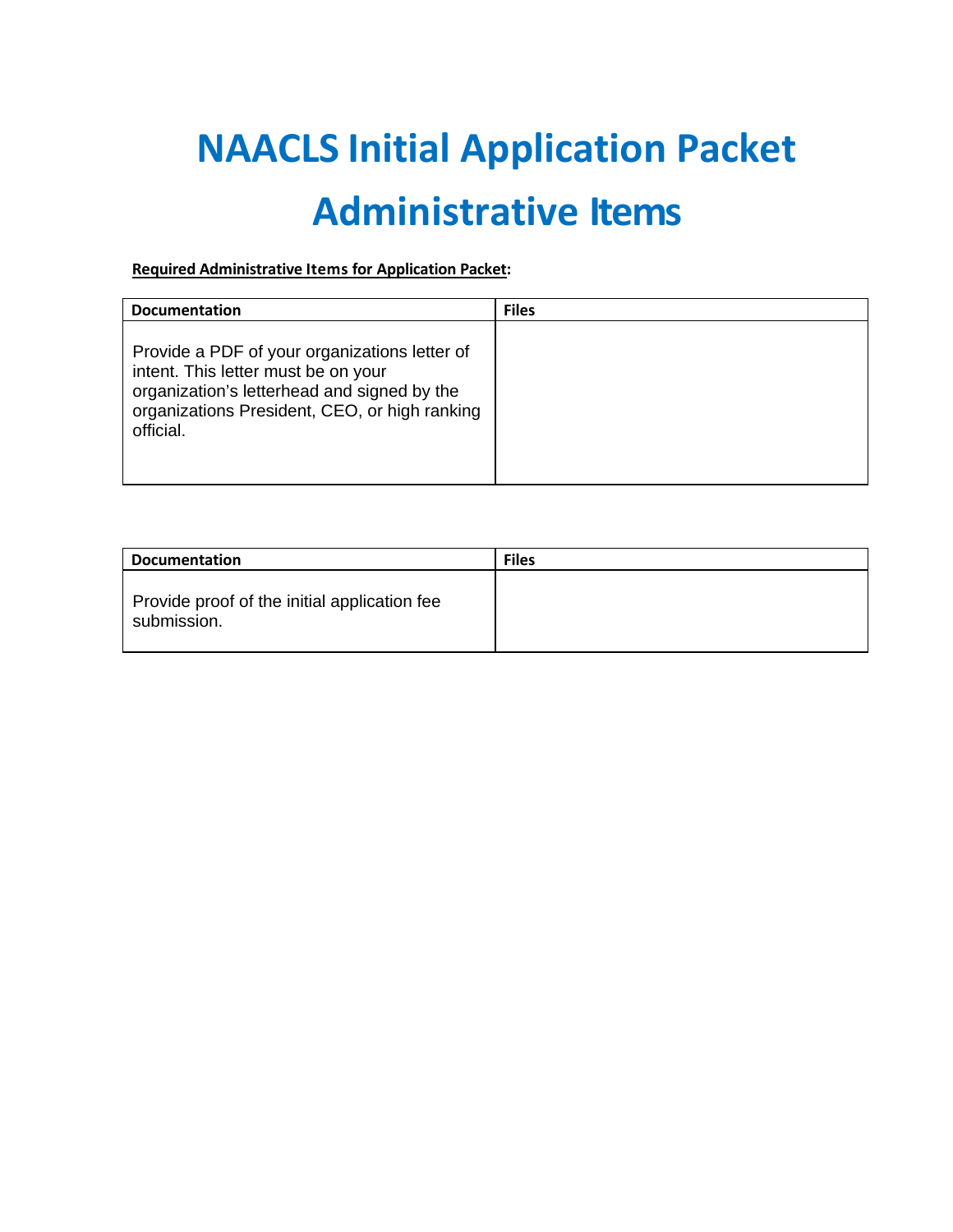### APPLICATION FOR INITIAL ACCREDITATION/APPROVAL

*\*\*\* Completion and return of this form is required for Accreditation \*\*\**

Signed by the chief executive officer of the Sponsor (or participating entity, in cases of consortia) or the delegated representative, this application, along with the Initial Application Fee (\$600 for Accredited Programs, \$200 for Approval Programs), is a request that NAACLS begin the process of accreditation review of the applicant program.

The accreditation process is initiated only at the request of the institution sponsoring an allied health educational program. It provides peer review of the program's educational content and process, a review based on recognized national educational standards. The Standards have been adopted by appropriate allied health and medical specialty organizations.

#### **PLEASE TYPE OR PRINT INFORMATION CAREFULLY.**



*\*\*If a participating entity within a consortium, please list the name of the consortium sponsor here*

The sponsoring institution of the applicant program is accredited or otherwise recognized by the following national or regional agency:

### **(check only one category) (check only one category)**

Academic health ctr/medical school  $\Box$  State, county or local government US Department of Defense <br>US Department of Veterans Affairs **Definition** For profit (private or religious) US Department of Veterans Affairs Four-year college or university **EXECUTE:** Federal government Hospital or med ctr: 1-99 beds Hospital or med ctr: 100-299 beds Hospital or med ctr: 300-499 beds Hosp or med ctr: 500 or more beds Junior or community college Non-hosp hlth care facil, BB or lab Vocational or technical school

### **INSTITUTIONAL TYPE** INSTITUTIONAL CONTROL (Ownership)<br>
(check only one category) (check only one category)

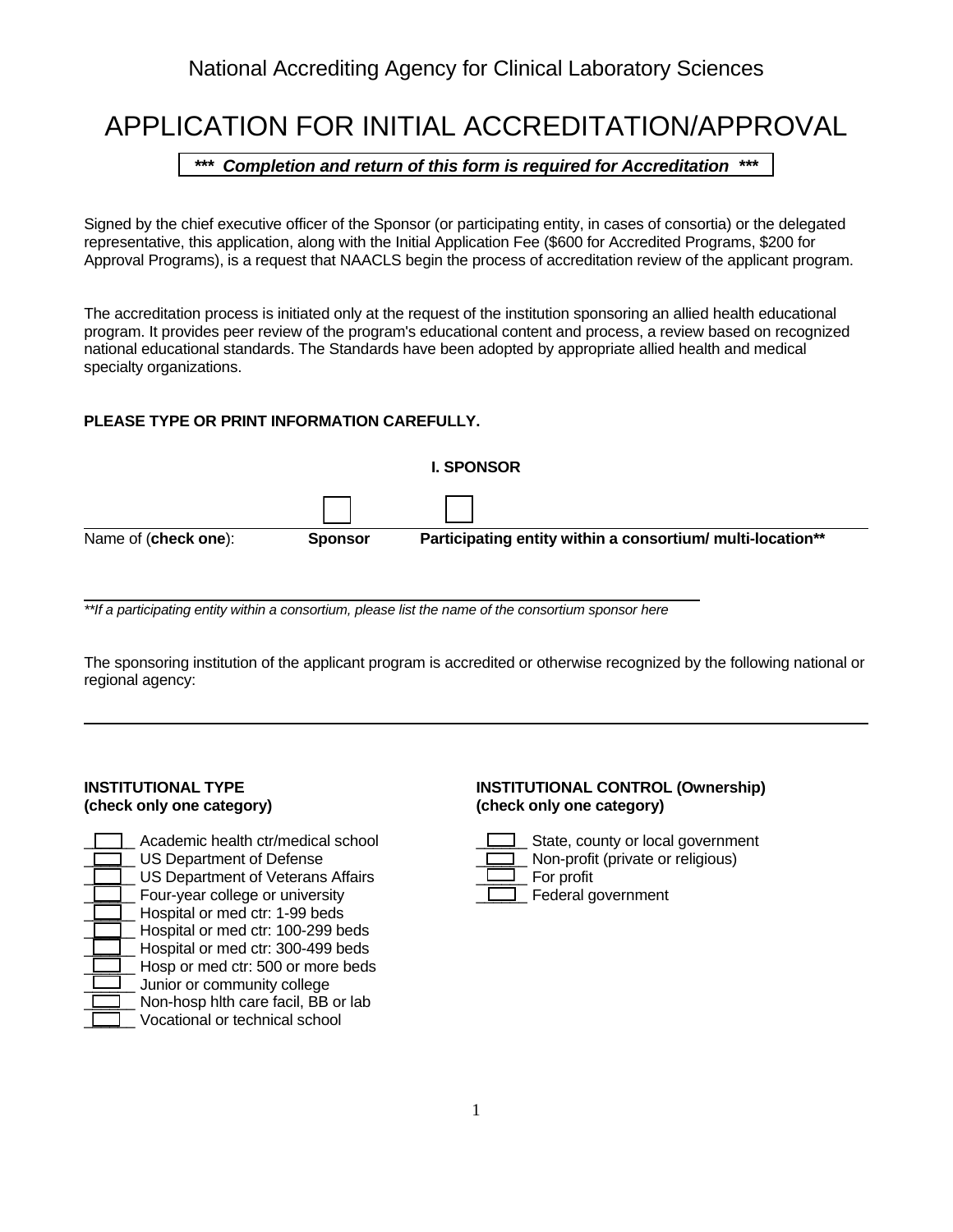#### **II. OFFICIALS**

| <b>Chief Executive Officer</b>   | Degree/Credentials          | Title                |  |
|----------------------------------|-----------------------------|----------------------|--|
| Signature                        |                             | Date                 |  |
| <b>Mailing Address</b>           |                             |                      |  |
| City, State and Zip Code         | <b>Telephone Number</b>     | <b>Email Address</b> |  |
| Dean or Comparable Administrator | Degree/Credentials          | <b>Title</b>         |  |
| Signature                        |                             | Date                 |  |
| <b>Mailing Address</b>           |                             |                      |  |
| City, State and Zip Code         | Telephone Number            | <b>Email Address</b> |  |
|                                  | III. PROGRAM ADMINISTRATION |                      |  |
| Name of Profession               |                             |                      |  |
| Name of Program                  |                             |                      |  |
| Mailing address                  |                             |                      |  |
| City, State and Zip Code         |                             |                      |  |
| Web site URL                     |                             |                      |  |
| <b>Program Director</b>          |                             | Degree/Credentials   |  |
| Telephone Number                 | Fax Number                  | <b>Email Address</b> |  |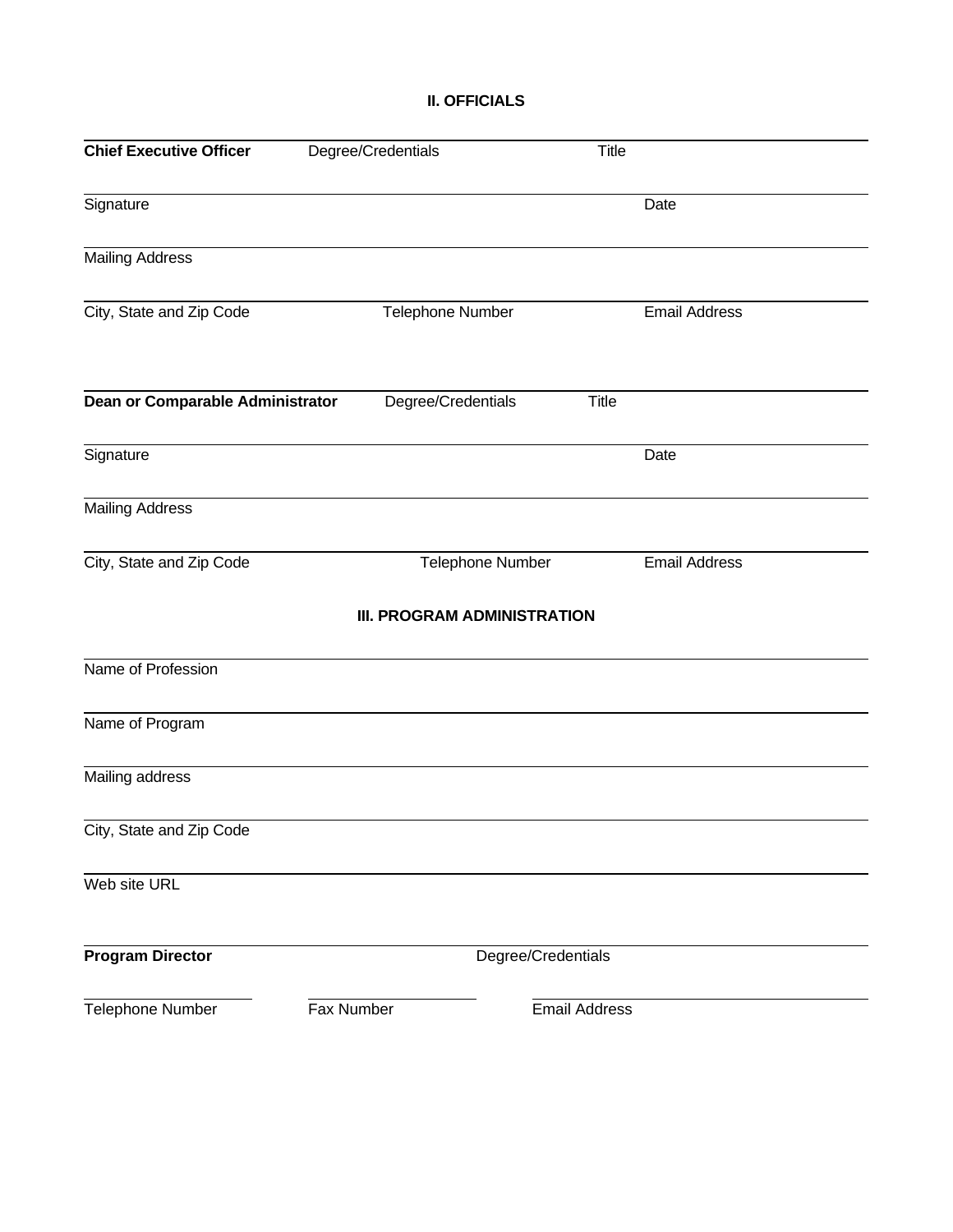| Medical Advisor/Medical Director (for Pathologists' Assistant programs only)                        |                                                                            | Degree/Credentials |
|-----------------------------------------------------------------------------------------------------|----------------------------------------------------------------------------|--------------------|
| <b>Mailing Address</b>                                                                              |                                                                            |                    |
| City, State and Zip Code                                                                            |                                                                            |                    |
|                                                                                                     | <b>IV. PROGRAM INFORMATION</b>                                             |                    |
| Length of program in months_________________                                                        |                                                                            |                    |
| (Specify -- BA, BS, AS, Cert, Dipl, etc)                                                            | Average first-year tuition for full-time student:<br>Resident Non-Resident |                    |
| Maximum enrollment capacity_________________<br>Month and year program anticipates first graduating | Month and year program first accepted or<br>intends to accept students:    |                    |
| Class:                                                                                              | Month                                                                      | Year               |
| Month<br>Year                                                                                       |                                                                            |                    |

#### **V. AFFILIATES**

#### **List academic and/or clinical affiliates (use separate sheet of paper, if necessary)**

NAME CITY/STATE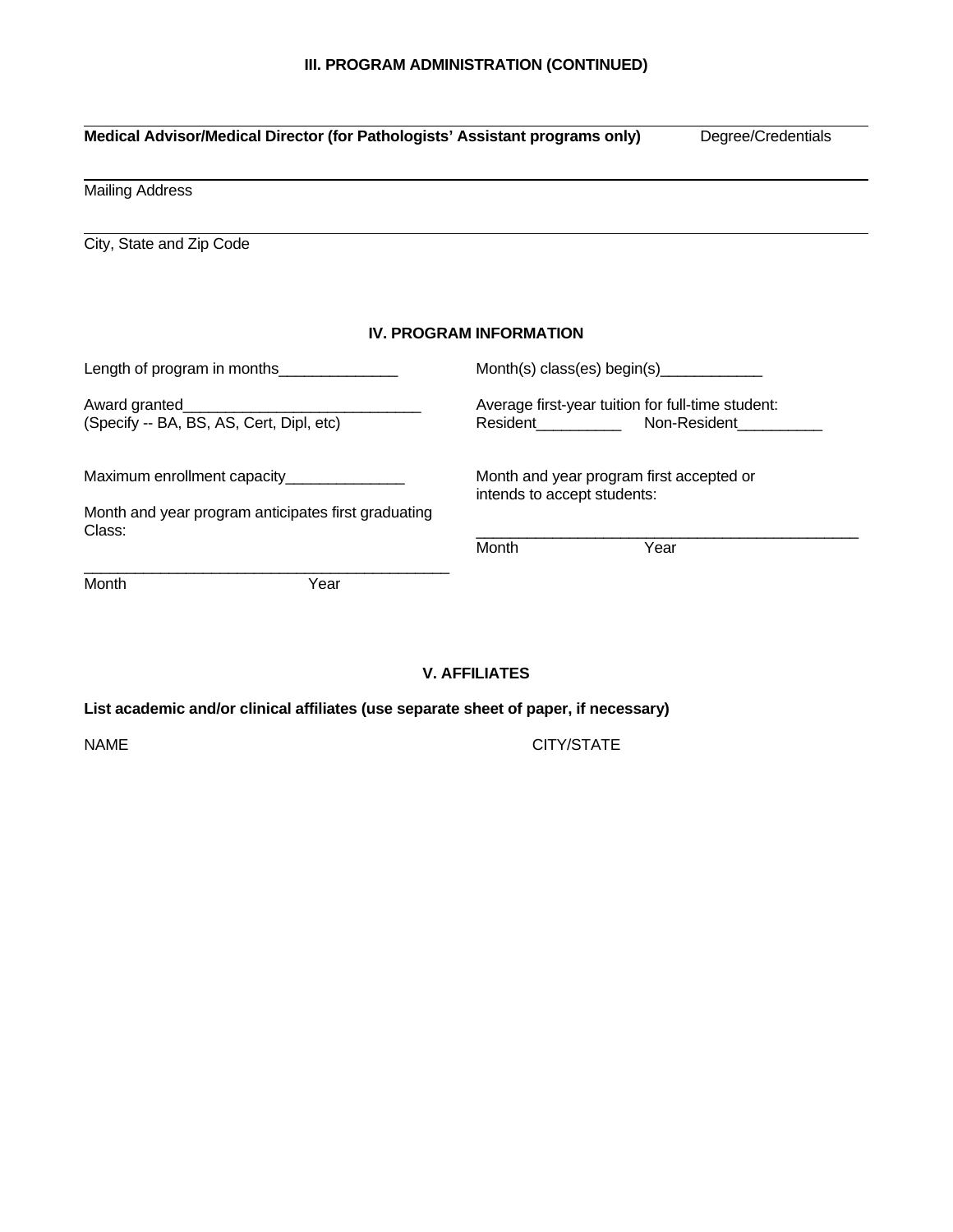**Program Sponsor:** 

**Sponsor Type:** 

**Program Type:** 

**Program Location:**

**Program Director Name/Phone:** 

**Medical Director Name (if required):**

**Education Coordinator (if required):**

**Introduction: Briefly describe the organization of your program to include: name of sponsor, brief history of program, certificate or degree awarded and specific information that will aid reviewers in understanding the program.**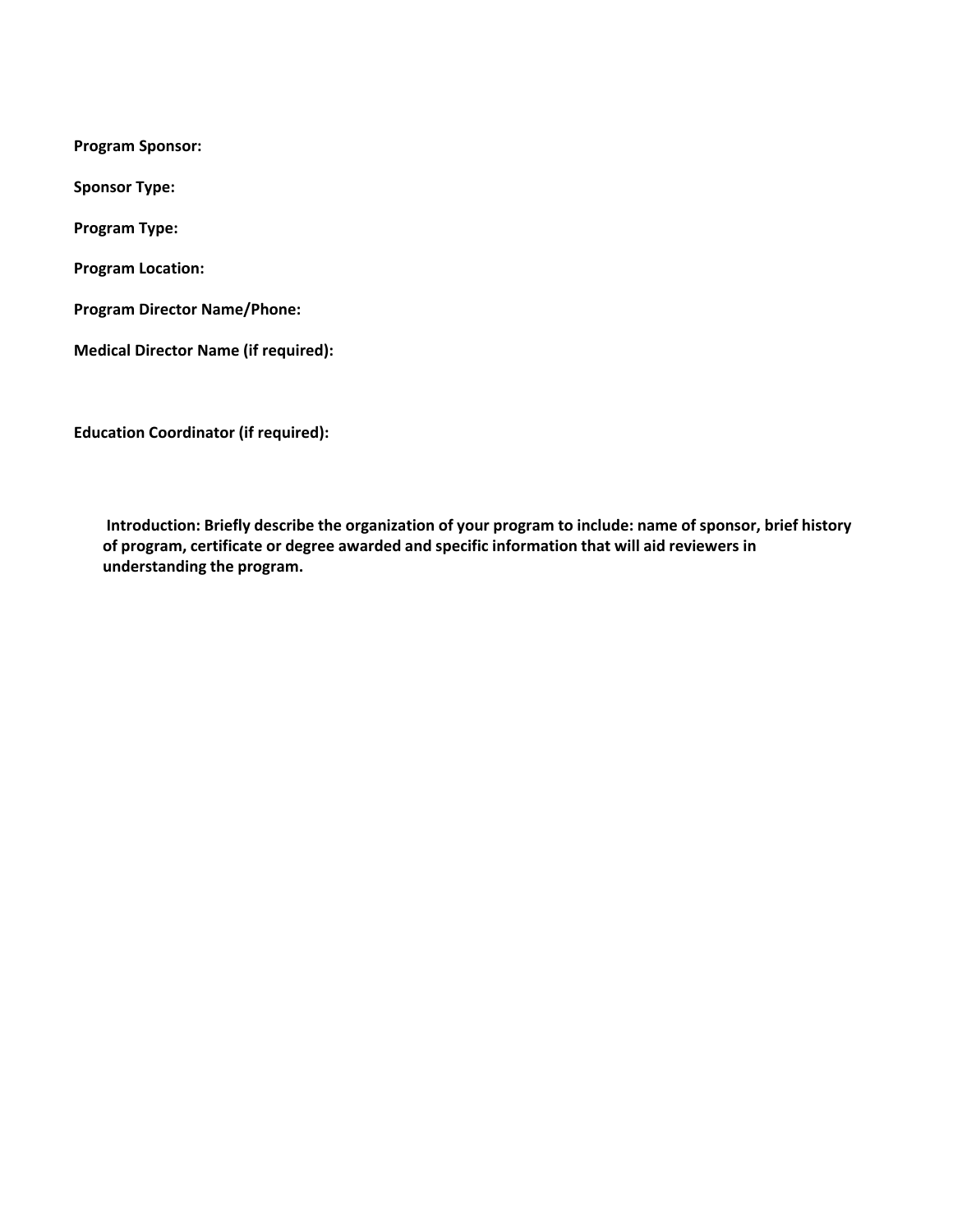### **Standard I: Sponsorship – Sponsoring Institution**

#### **Required Documentation for Preliminary Report:**

| <b>Documentation</b>                                                                                                                                                                                                      | <b>Files</b> |
|---------------------------------------------------------------------------------------------------------------------------------------------------------------------------------------------------------------------------|--------------|
| Provide documents of current accreditation by a<br>regional or national agency for the sponsoring<br>institution.                                                                                                         |              |
| Provide letters of intent (or good<br>faith) or signed affiliation agreements<br>from proposed clinical sites, as well as<br>evidence that enough sites are<br>available to accommodate projected<br>numbers of students. |              |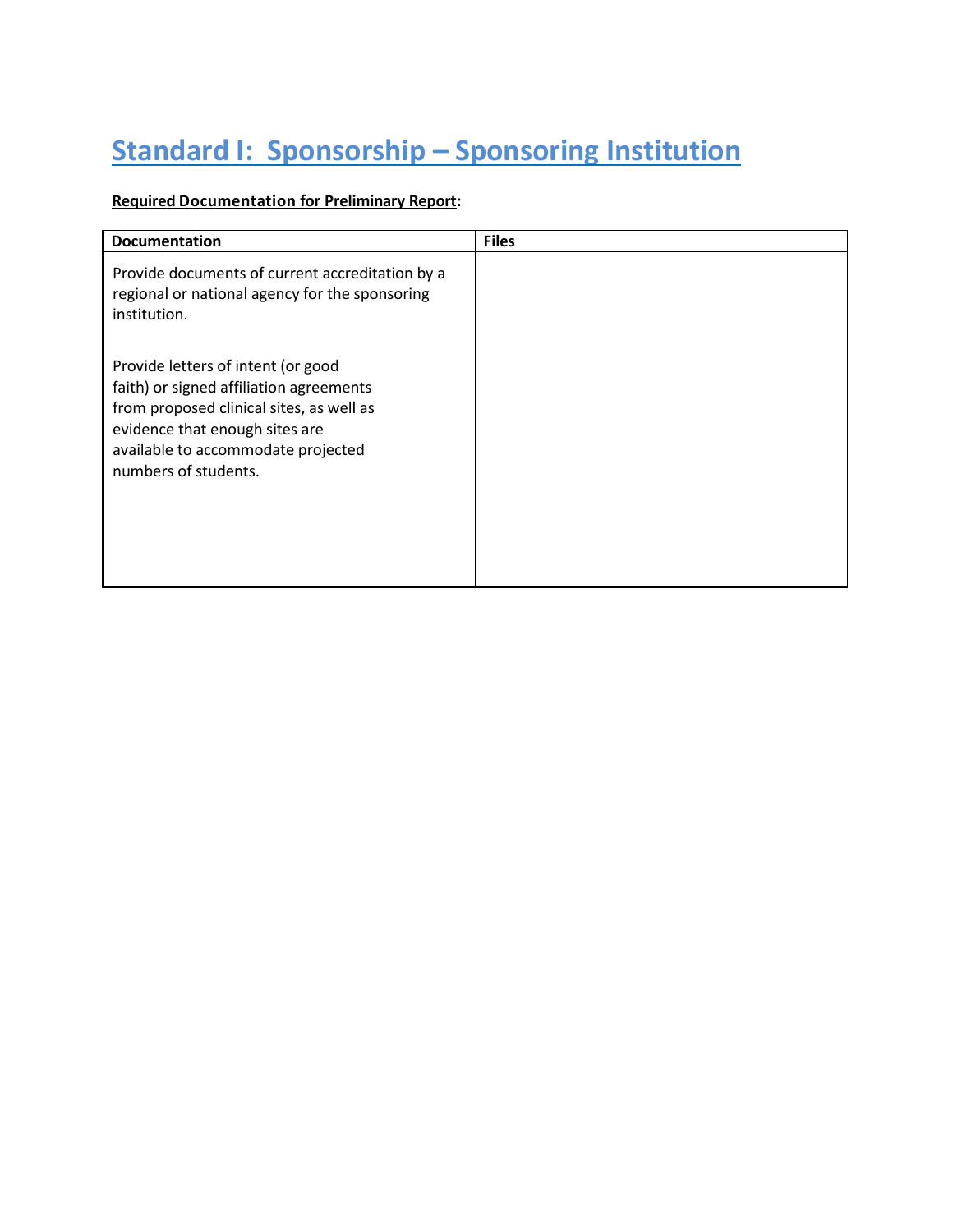**Required Documentation for Preliminary Report:** Affiliations - Provide letters of intent (or good faith) or signed affiliation agreements from proposed clinical sites, as well as evidence that enough sites are available to accommodate projected numbers of students.

| <b>Affiliate (Name, City and State)</b> | Letters of intent (or good faith) or signed affiliation<br>agreements from proposed clinical sites |
|-----------------------------------------|----------------------------------------------------------------------------------------------------|
| Name:                                   |                                                                                                    |
| City:<br>State:                         |                                                                                                    |
| Name:                                   |                                                                                                    |
| City:<br>State:                         |                                                                                                    |
| Name:                                   |                                                                                                    |
| City:<br>State:                         |                                                                                                    |
| Name:                                   |                                                                                                    |
| City:<br>State:                         |                                                                                                    |
| Name:                                   |                                                                                                    |
| City:<br>State:                         |                                                                                                    |
| Name:                                   |                                                                                                    |
| City:<br>State:                         |                                                                                                    |
| Name:                                   |                                                                                                    |
| City:<br>State:                         |                                                                                                    |
| Name:                                   |                                                                                                    |
| City:<br>State:                         |                                                                                                    |
| Name:                                   |                                                                                                    |
| City:<br>State:                         |                                                                                                    |
| Name:                                   |                                                                                                    |
| City:                                   |                                                                                                    |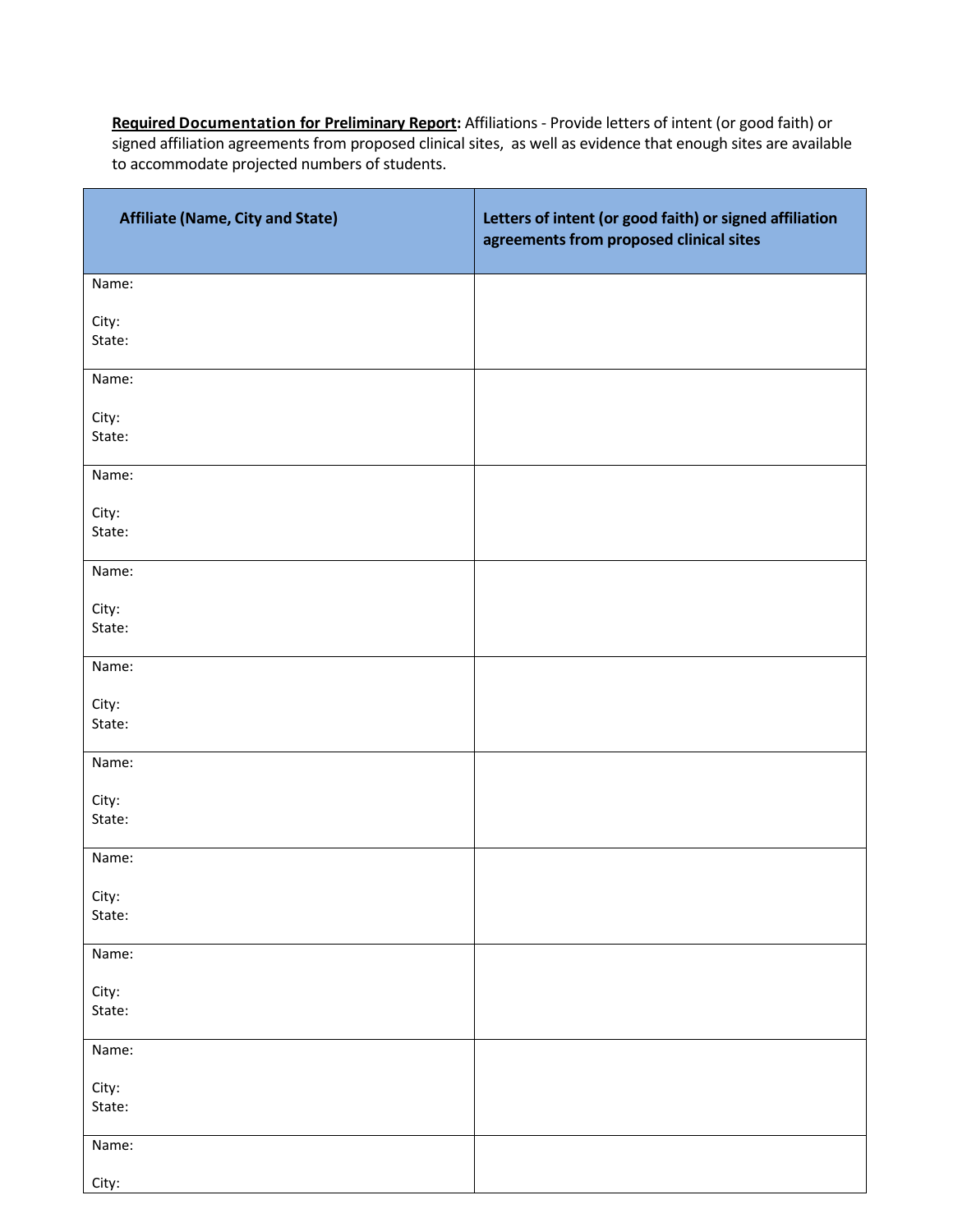| State: |  |
|--------|--|
| Name:  |  |
| City:  |  |
| State: |  |
| Name:  |  |
| City:  |  |
| State: |  |
| Name:  |  |
| City:  |  |
| State: |  |
| Name:  |  |
| City:  |  |
| State: |  |
| Name:  |  |
| City:  |  |
| State: |  |
| Name:  |  |
| City:  |  |
| State: |  |
| Name:  |  |
| City:  |  |
| State: |  |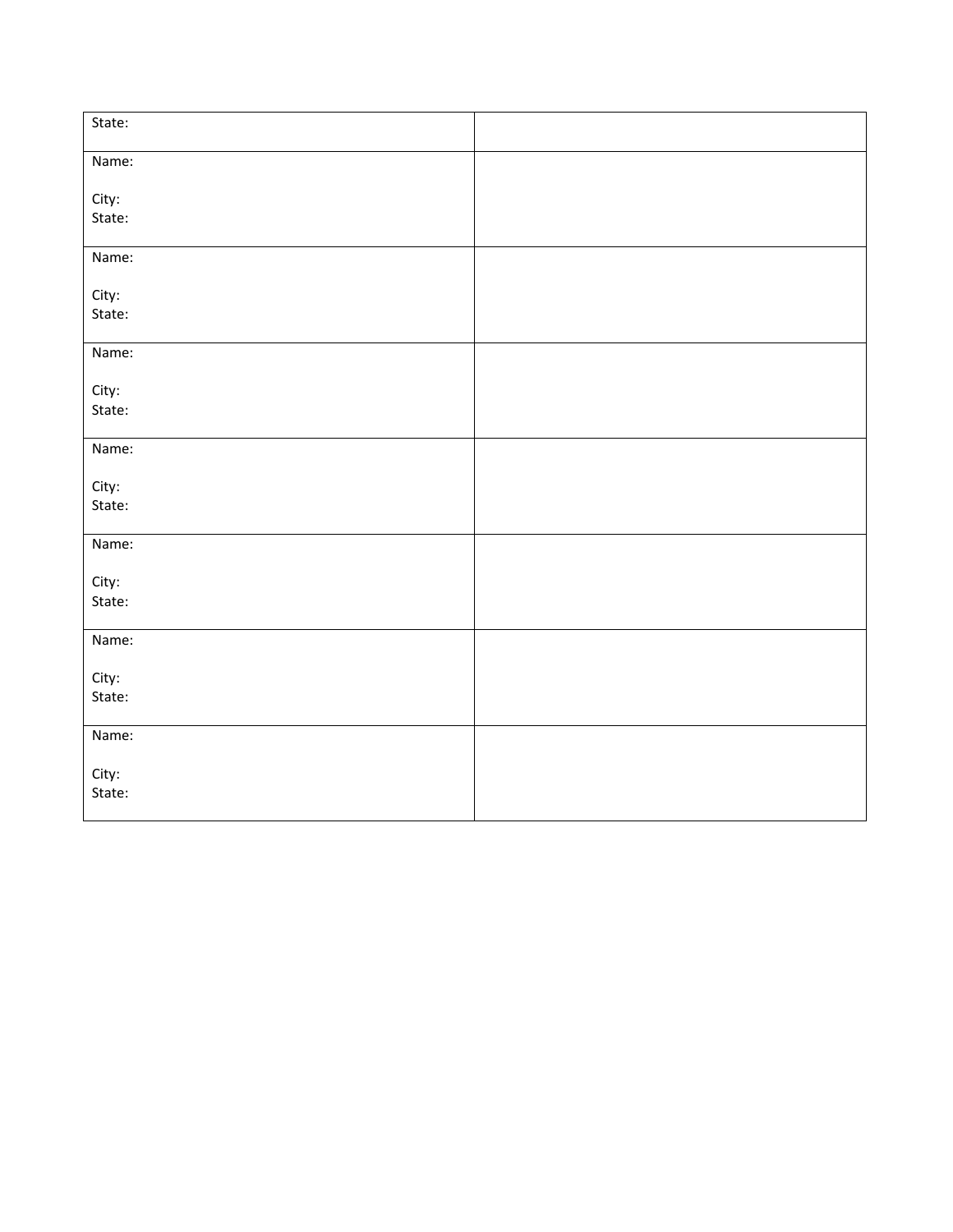### **Standard II: Assessment and Continuous Quality Improvement**

**Contents of Narrative for Preliminary Report:** Program Evaluation - Summarize a documented plan for continuous and systematic assessment of program effectiveness with a plan for assessment and continuous quality improvement: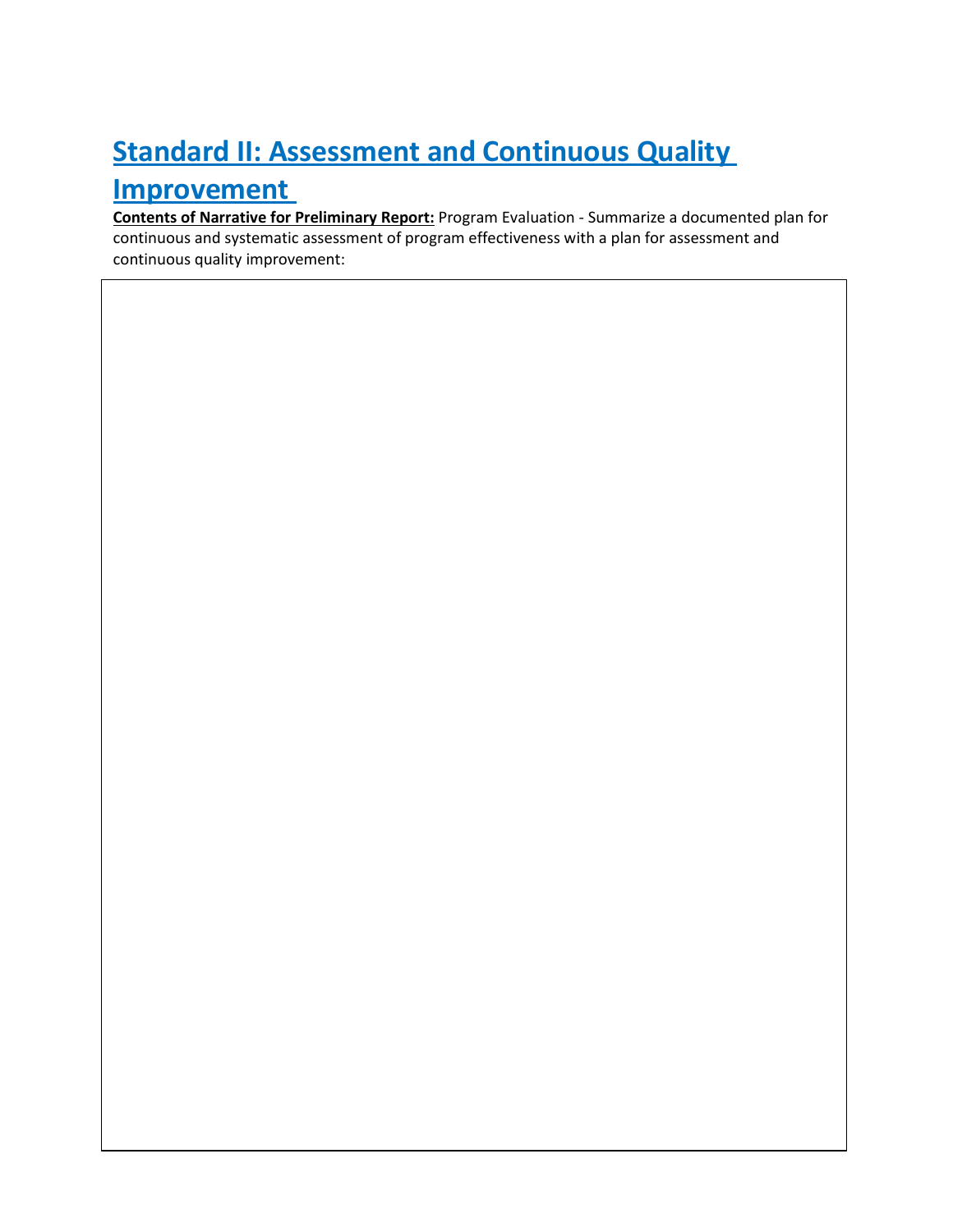### **Standard III: Resources**

**Contents of Narrative for Preliminary Report:** Physical Resources - Describe facilities, equipment, and instructional resources to achieve program goals.

#### **Accompanying Documentation for Preliminary Report:**

| <b>Documentation</b>                                                                      | <b>Files</b> |
|-------------------------------------------------------------------------------------------|--------------|
| Provide a budget sufficient to achieve program<br>goals or a letter of financial support. |              |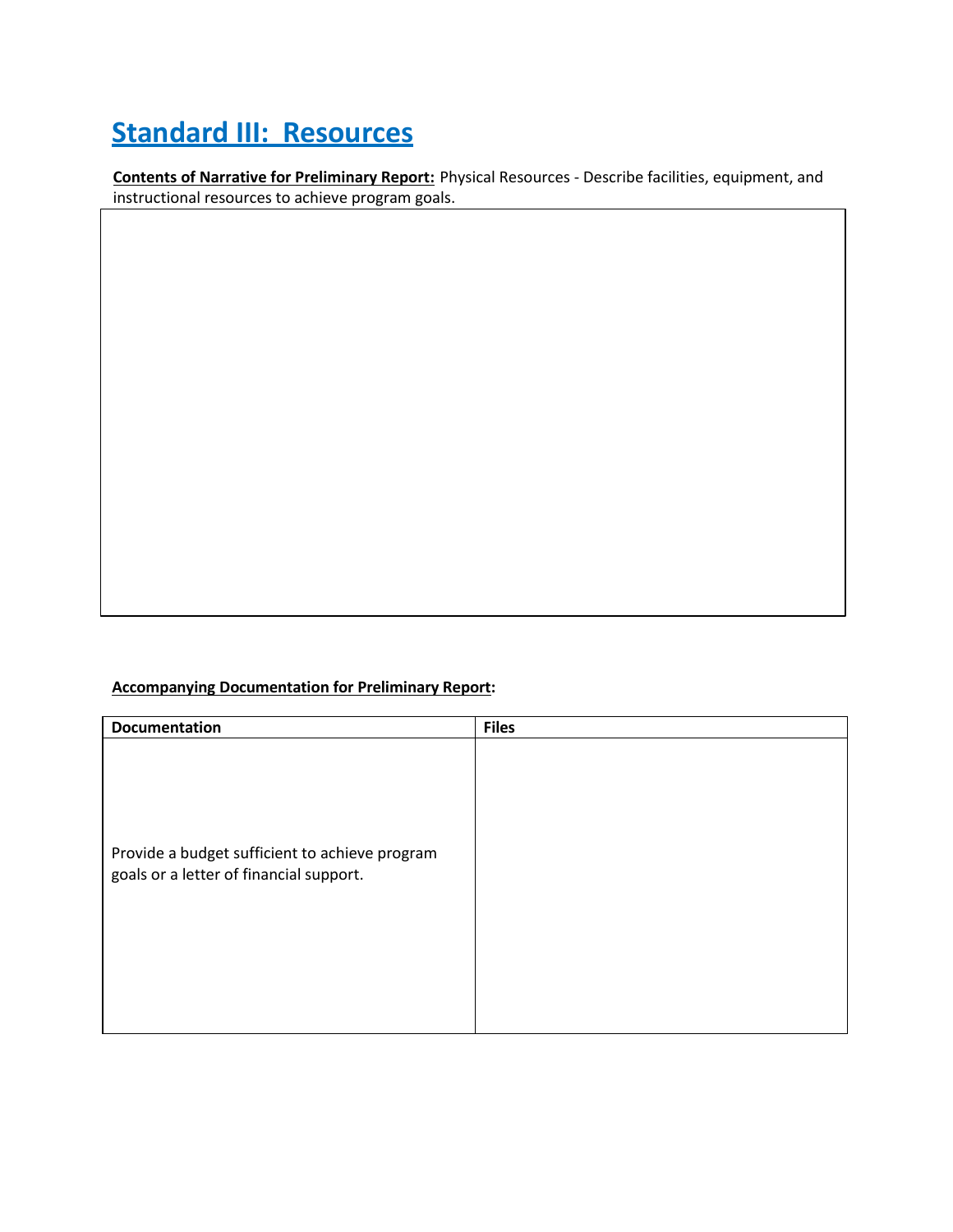### **Standard IV: Students**

**Contents of Narrative for Preliminary Report:** Provide program goals that will align, correlate, and support NAACLS entry level competencies including both core and unique standards for the profession.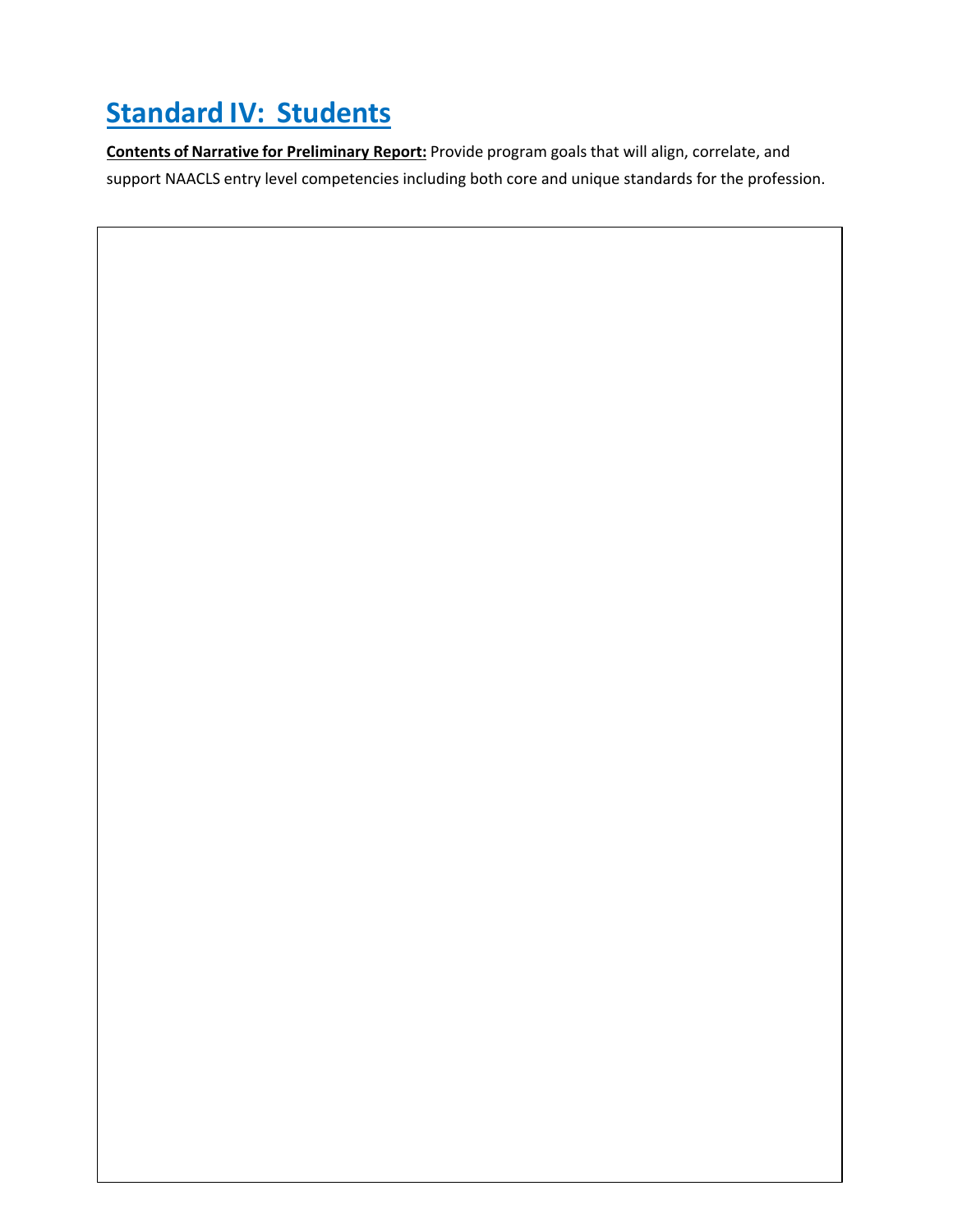### **Standard V: Operational Policies**

**Contents of Narrative for Preliminary Report:** Recruitment - Describe student recruitment, processing of applications, and selection of students appropriate to the size and scope of the program. Describe how admissions criteria, essential functions and student outcomes measures will be communicated to prospective students.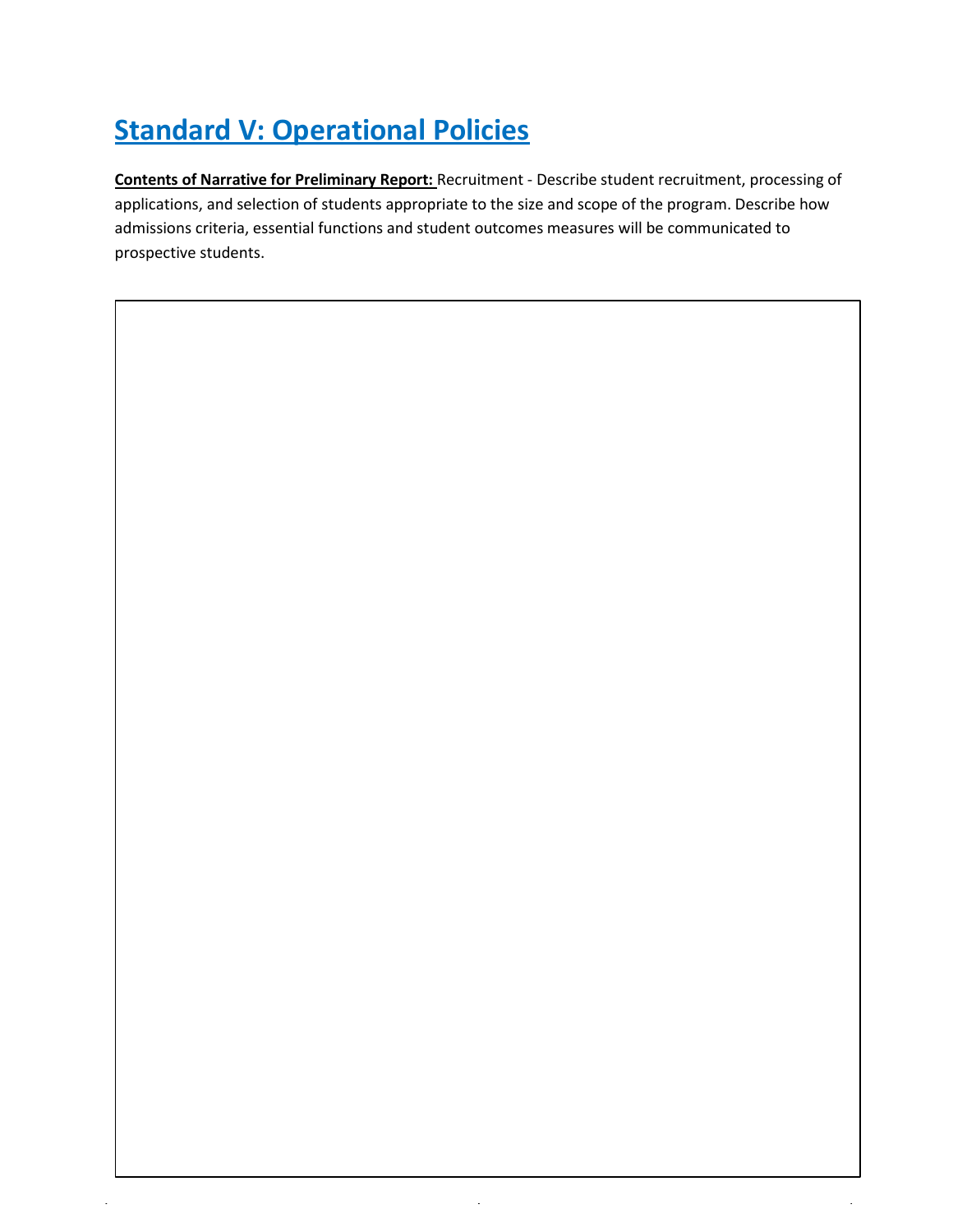### **Standard VII: Program Administration**

#### **Required Documentation for Preliminary Report (for Program Officials previously approved):** If the

prospective Program Director (or Medical Director when applicable) has been approved previously, submit proof of NAACLS Approval of the Program Director below.

| <b>Documentation</b>                                                                                                                                        | <b>Files</b> |
|-------------------------------------------------------------------------------------------------------------------------------------------------------------|--------------|
| NAACLS letter indicating approval of the Program Director                                                                                                   |              |
| A previous award recognizing them as the Program<br>Director<br>A self study review or site visit report recognizing the<br>individual as Program Director. |              |
| These documents should not identify concerns on<br>standard VII.A                                                                                           |              |

**If not previously approved, complete the following sections.**

#### **Program Official Approval (for Program Officials not previously approved):**

Complete curriculum vitae. The curriculum vitae must include:

- Education: Institution(s), major, degree type, and graduation year
- Laboratory Experience: institution, position, dates, and discipline
- Teaching Experience (a minimum of 3 years)
	- o List institution, position, dates, and discipline.
	- o List of courses taught including title, type of class (didactic, laboratory or bench)

| <b>Documentation</b>       | <b>Files</b> |
|----------------------------|--------------|
|                            |              |
| Complete curriculum vitae. |              |
|                            |              |
|                            |              |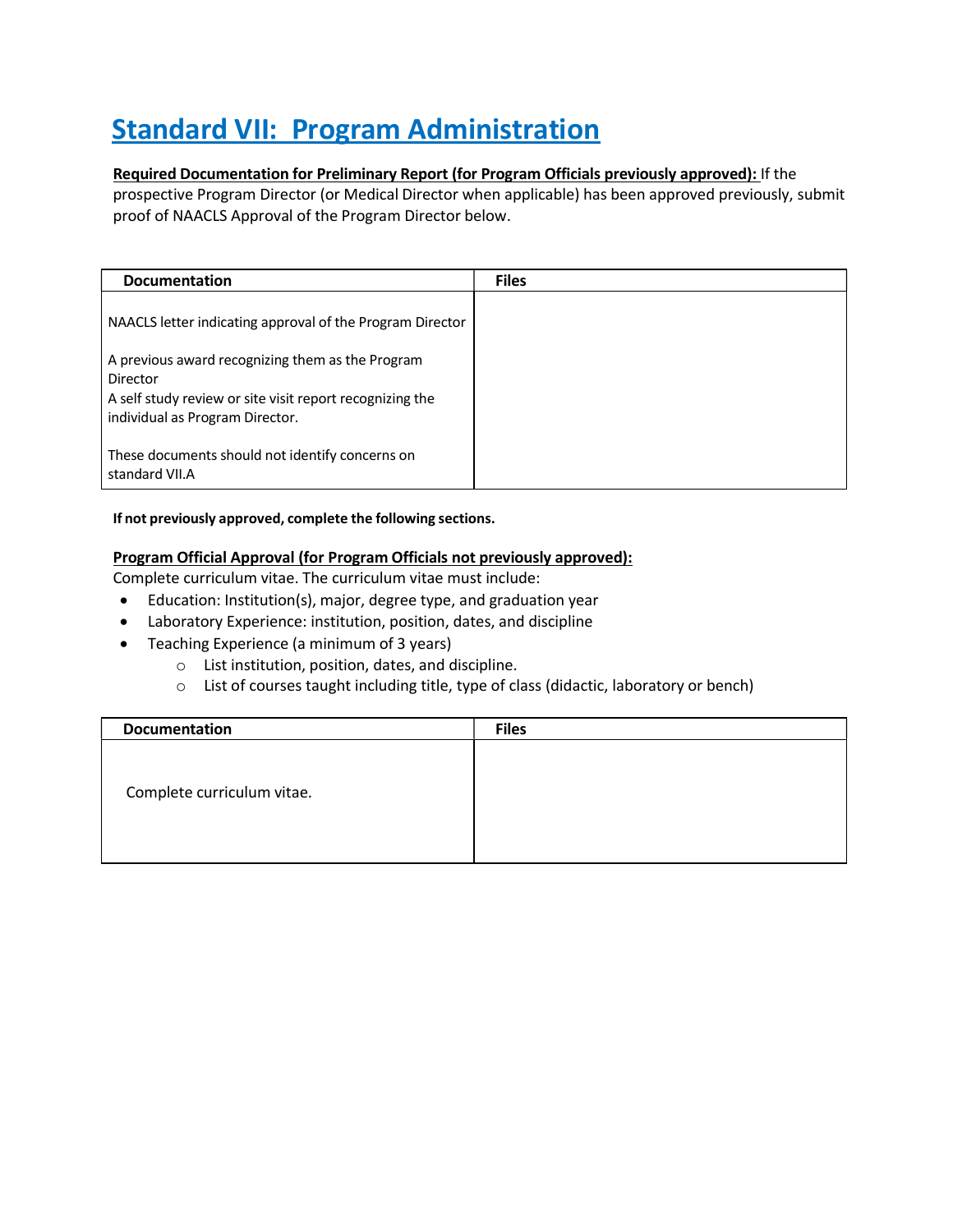#### **Contents of Narrative for Program Official Approval:**

A narrative describing the qualifications for program director using the following format:

- Describe your teaching experience in terms of courses taught (didactic, lab, bench or combination)
- Describe your knowledge and experience in evaluating program effectiveness and providing input into curriculum development, policy and procedure formulation
- Indicate how you gained knowledge and experience in educational methodology, to include: a. writing objectives, b. test items, c. evaluations, d. learning strategies
- Indicate how you gained knowledge of the accreditation process (i.e. NAACLS Workshop or through other routes)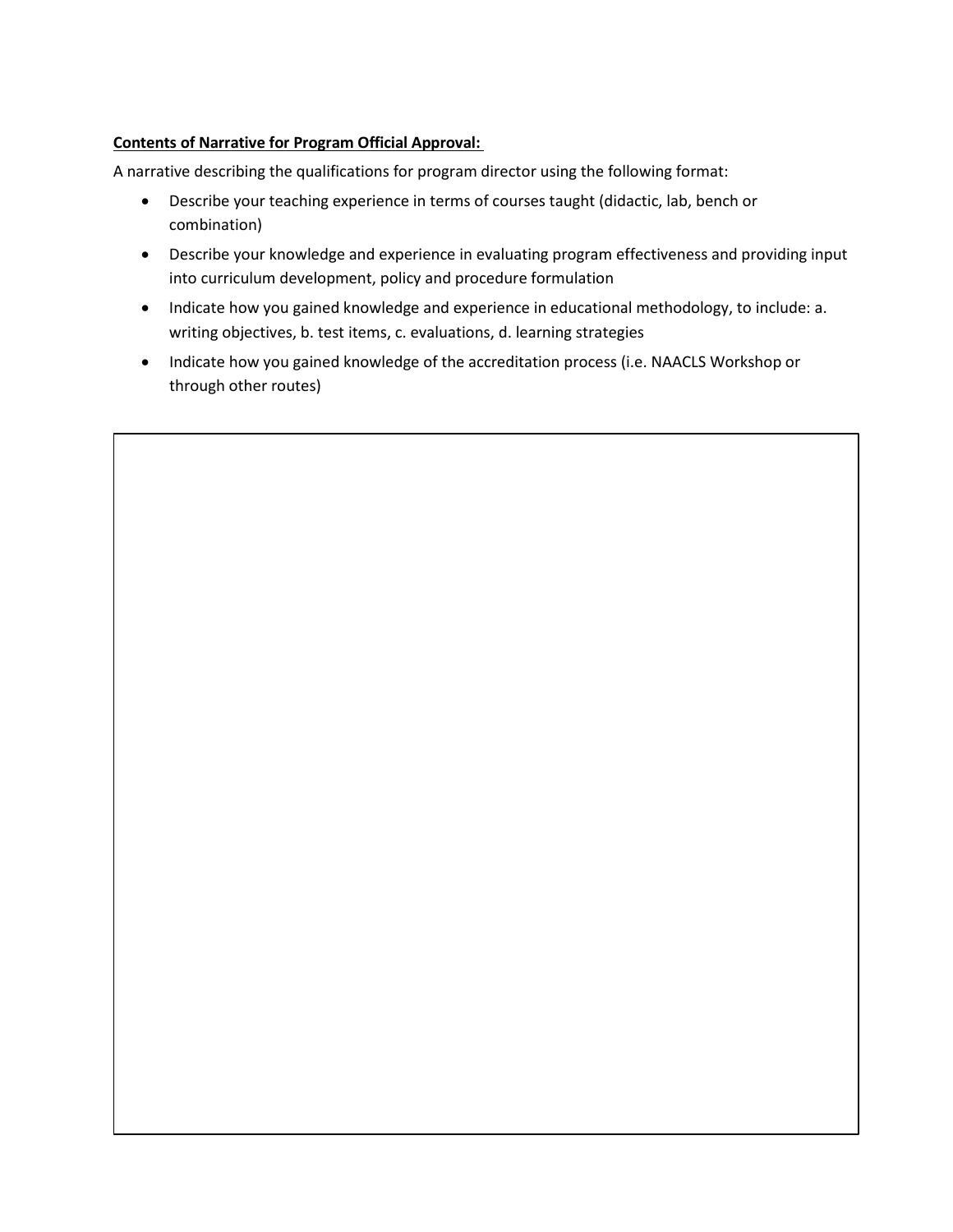*Contents of Documentation for Program Official Approval: (If* documentation cannot be obtained, please describe extenuating circumstances in the above narrative box)

Teaching experience (didactic, lab, bench or combination). Please provide one or more of the following:

- Letter(s) from a supervisor\*
- Letter(s) from appropriate administrator at college or university\*
- Copies of course schedules that include the name of the proposed program director

Knowledge of educational methodology. Please provide one or more of the following:

- Transcript(s) including relevant courses
- Certificate (s) of completion from CE course work
- NAACLS workshop certificate if applicable
- Other evidence of knowledge of educational methodology

Knowledge of NAACLS accreditation process. Please provide one or more of the following:

- Certificate from NAACLS workshop
- **•** Previous Program Director experience
- Letter from mentor or administrator documenting involvement in NAACLS accreditation process\*

| <b>Documentation</b>                       | <b>Files</b> |
|--------------------------------------------|--------------|
| Teaching experience                        |              |
| Knowledge of educational methodology.      |              |
| Knowledge of NAACLS accreditation process. |              |

\*Documentation must originate from primary source on official letterhead and be sent directly to NAACLS via email to [jjasso@naacls.org.](mailto:jjasso@naacls.org)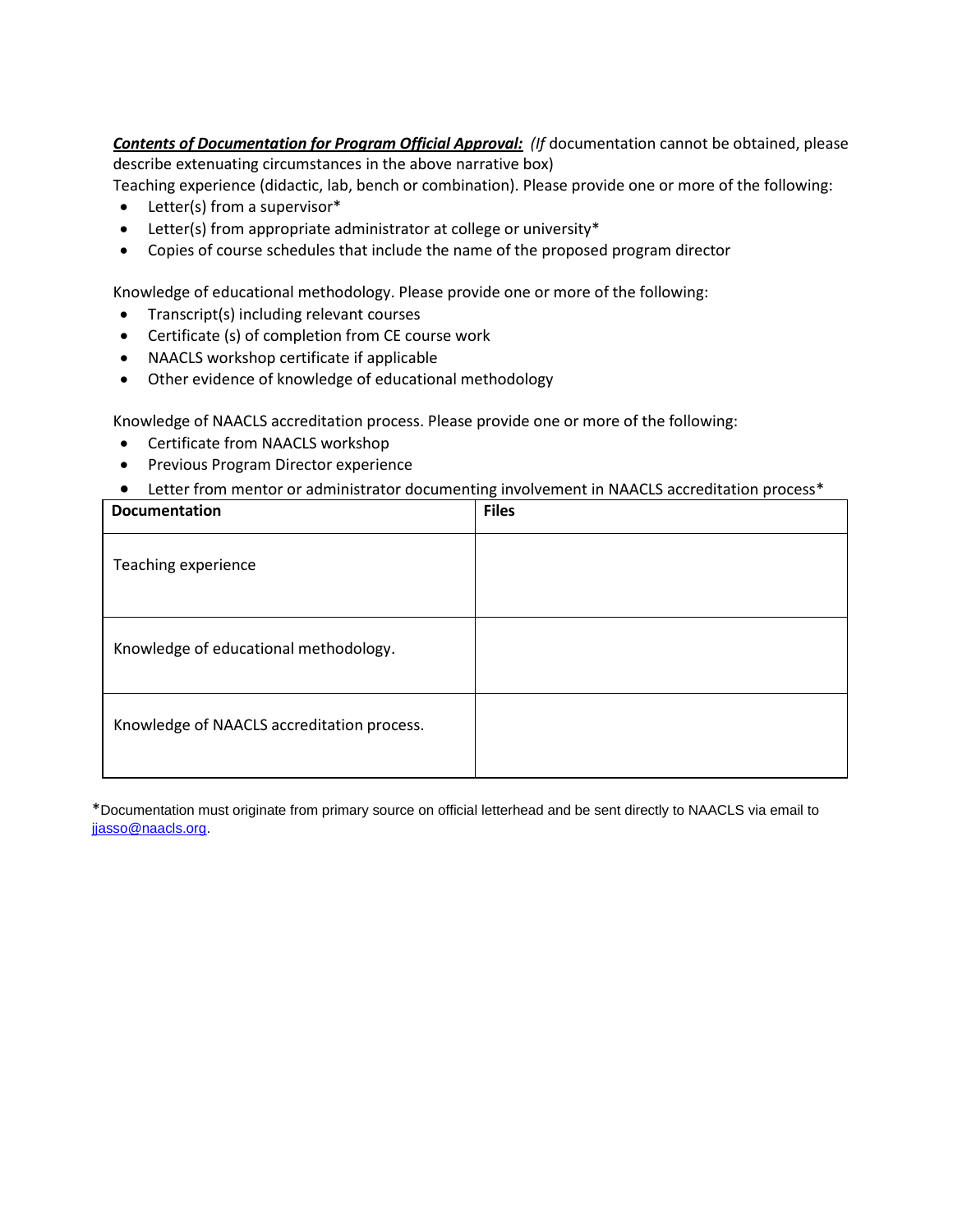**Required Documentation for Program Official Approval:** Certification and Transcript – Both of these items must come directly from the primary source to NAACLS.

| <b>Documentation</b>                                         | <b>Files</b>                                                                                                        |
|--------------------------------------------------------------|---------------------------------------------------------------------------------------------------------------------|
| ASCP-BOC (use ascp.org and click on<br>"verification")       | Emailed directly from source to Jessy Jasso at<br>jjasso@naacls.org                                                 |
| Official college transcript for the highest degree<br>earned | Emailed directly from source to Jessy Jasso at<br>jjasso@naacls.org                                                 |
|                                                              | If electronic transcripts are unavailable, have the<br>college or university mail them to the following<br>address: |
|                                                              | <b>NAACLS</b><br>Attn: Jessy Jasso                                                                                  |
|                                                              | 5600 N River Road<br>Suite 720                                                                                      |
|                                                              | Rosemont, IL 60018                                                                                                  |
| <b>Recommendation Letters</b>                                | Emailed directly from source to Jessy Jasso at<br>jjasso@naacls.org.                                                |
|                                                              |                                                                                                                     |
| For Staff Use Only:                                          |                                                                                                                     |

*Misrepresentation of information will negatively affect the accreditation status of the program and may lead to withdrawal of accreditation*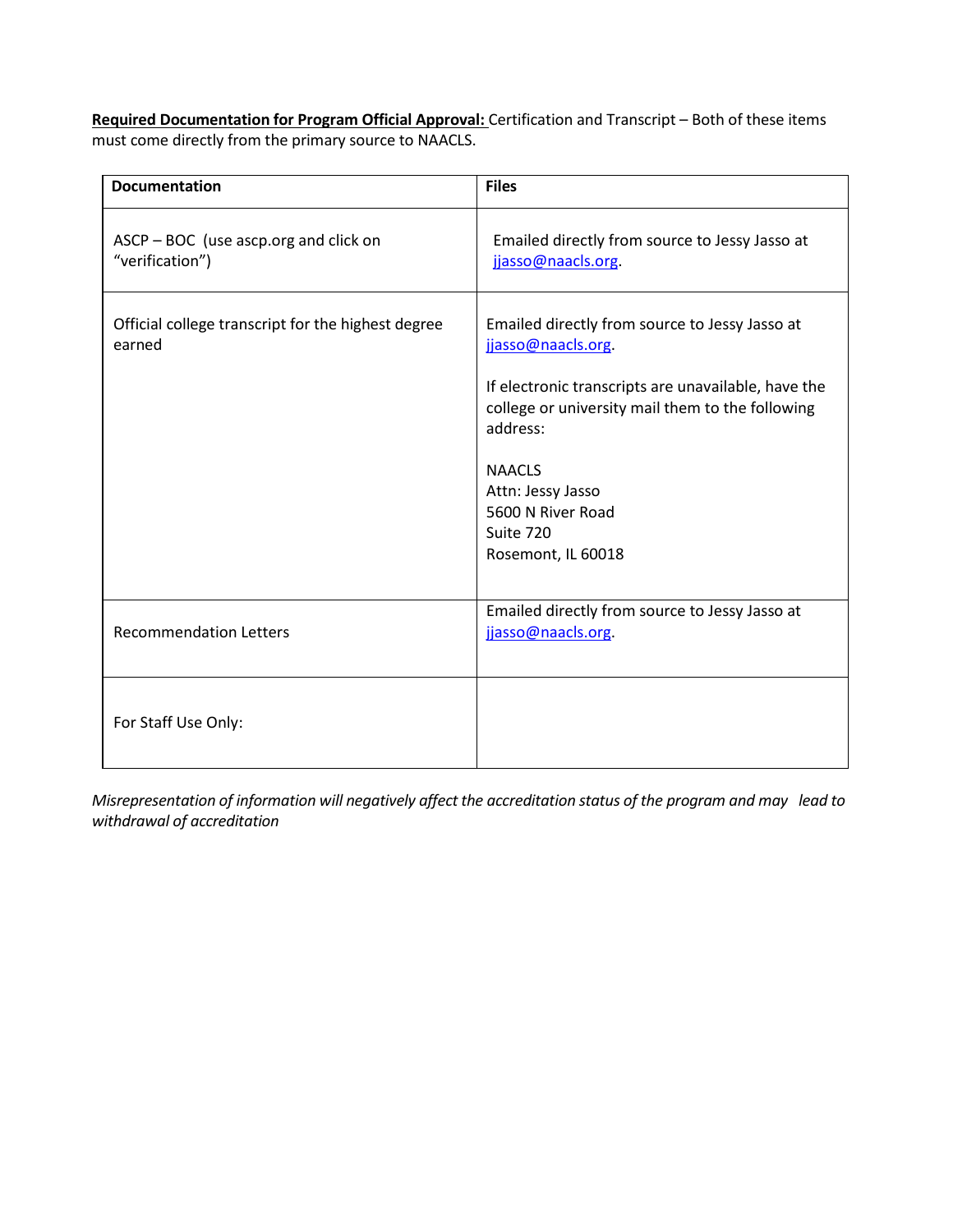| Program Level:                          | $\Box$ MLS | $\Box$ MLT                                | $\Box$ HTL    | $\Box$ HT | $\Box$ DMS | $\Box$ CG  | $\Box$ Path A |             |
|-----------------------------------------|------------|-------------------------------------------|---------------|-----------|------------|------------|---------------|-------------|
|                                         |            |                                           |               |           |            | $\Box$ PBT | $\Box$ CA     |             |
| Position:                               |            | Program Director<br>Education Coordinator |               |           |            |            |               |             |
| <b>I. GENERAL INFORMATION</b>           |            |                                           |               |           |            |            |               |             |
| Name                                    |            |                                           |               |           |            |            |               | Credentials |
| Certification # / Agency / Level / Type |            |                                           |               |           |            |            |               | Date        |
| Institution                             |            |                                           |               |           |            |            |               |             |
| <b>Mailing Address</b>                  |            |                                           |               |           |            |            |               |             |
| City / State / Zip                      |            |                                           |               |           |            |            |               |             |
| Telephone                               |            |                                           |               |           | Fax        |            |               | Email       |
| Effective date of change:               |            |                                           |               |           |            |            |               |             |
| <b>Attended a NAACLS Workshop?</b>      |            |                                           | $\Box$ YES    |           | $\Box$ NO  |            |               |             |
|                                         |            |                                           | Date Attended |           |            |            |               |             |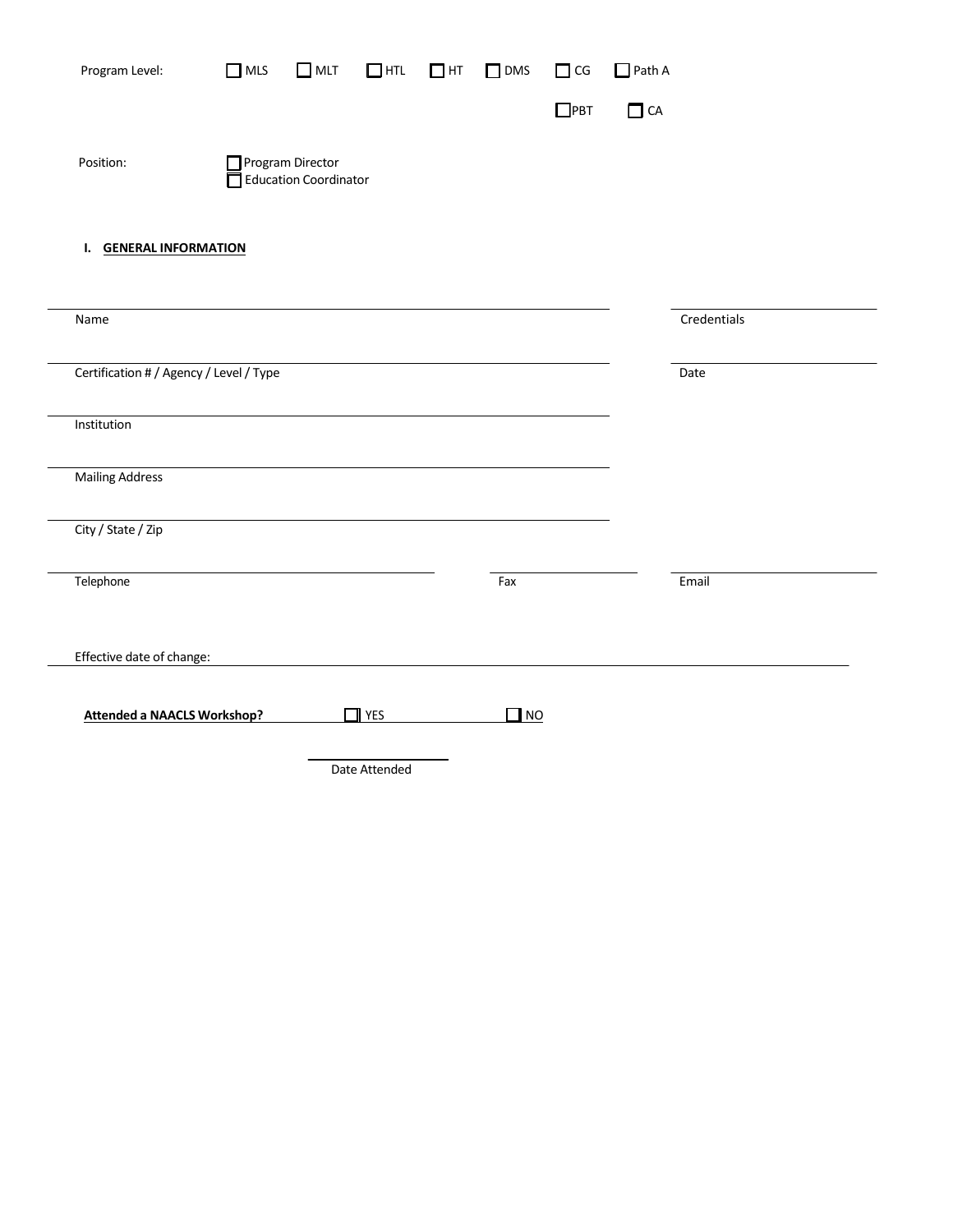#### **II. If the candidate was previously employed as a program director or education coordinator for a NAACLS accredited program, please provide the following information:**

| Program Level       |            |  |
|---------------------|------------|--|
|                     |            |  |
| Institution         |            |  |
|                     |            |  |
| City / State        |            |  |
|                     |            |  |
| Dates of employment |            |  |
|                     |            |  |
|                     | ********** |  |

**To comply with Standard VII, the program must have a qualified program director, or education coordinator when applicable. The signature below acknowledges that the proposed program director/education coordinator meets the qualifications for a NAACLS accredited/approved program director/education coordinator, and that documented proof of these qualifications is included with this application.**

**Information on this form was completed by: (please print)**

Name/Title

Date

Signature

If you have questions, call 773.714.8880.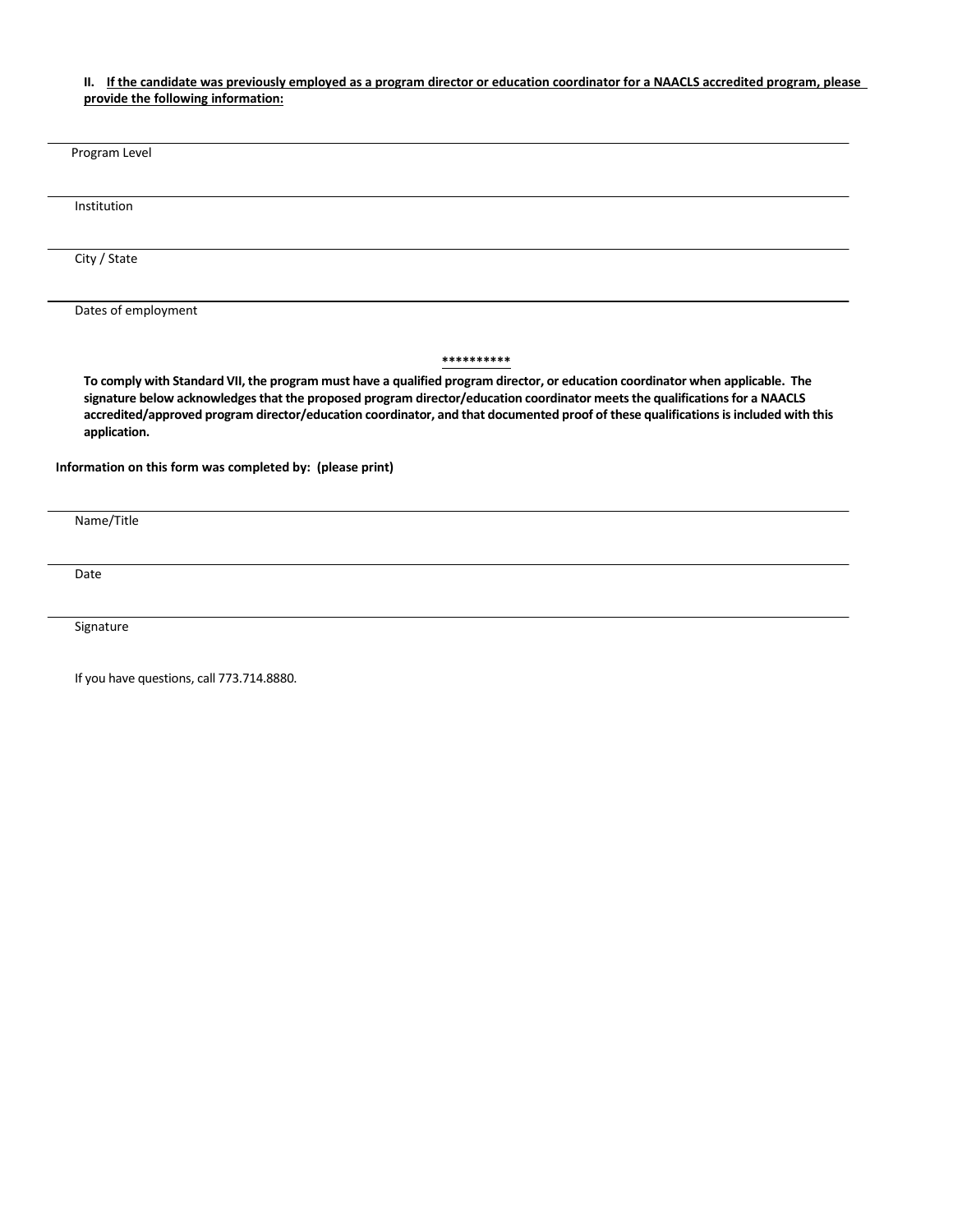#### **Contents of Narrative for Preliminary Report:**

Personnel Plan **-** Describe the faculty/personnel plan (additional faculty positions if appropriate) adequate to support the number of students proposed in the program and to achieve the program goals. Provide a list of faculty and the courses they will be teaching if possible.

#### **Contents of Narrative for Preliminary Report**

Advisory Committee - Describe the membership of the Advisory Committee which provides input into the program/curriculum to maintain current relevancy and effectiveness.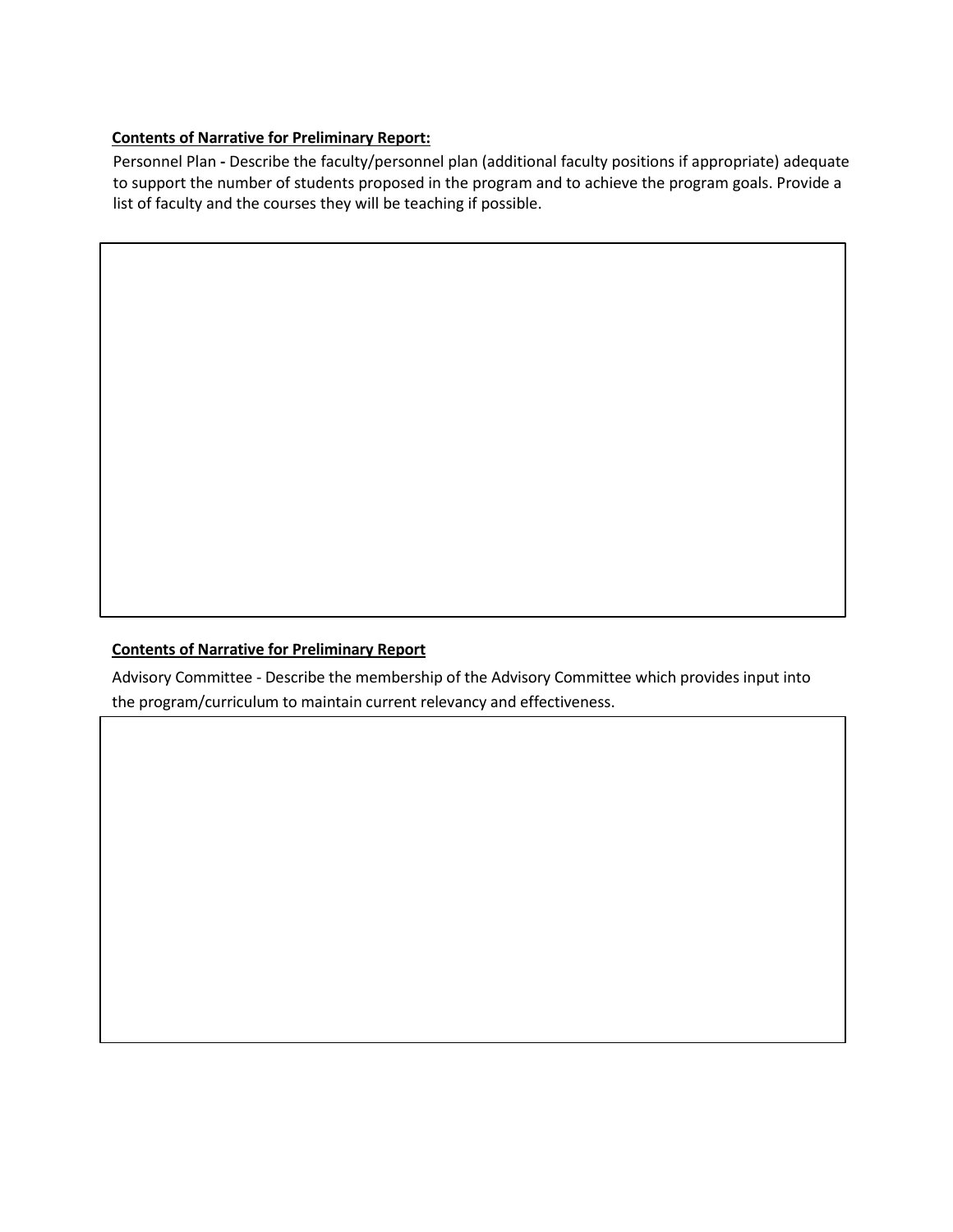### **Standard VIII: Curriculum**

#### **Contents of Narrative for Preliminary Report**:

Program and Course Descriptions - Provide a description of the proposed length of program and program tracks and rationale for course sequencing.

Accompanying Documentation for Preliminary Report:

| <b>Documentation</b>                                                                                                         | <b>Files</b> |
|------------------------------------------------------------------------------------------------------------------------------|--------------|
| Provide a program of study that contains all<br>required program courses in recommended<br>sequence.                         |              |
| Provide course syllabi, course descriptions<br>and measurable student learning outcomes<br>for all program specific courses. |              |